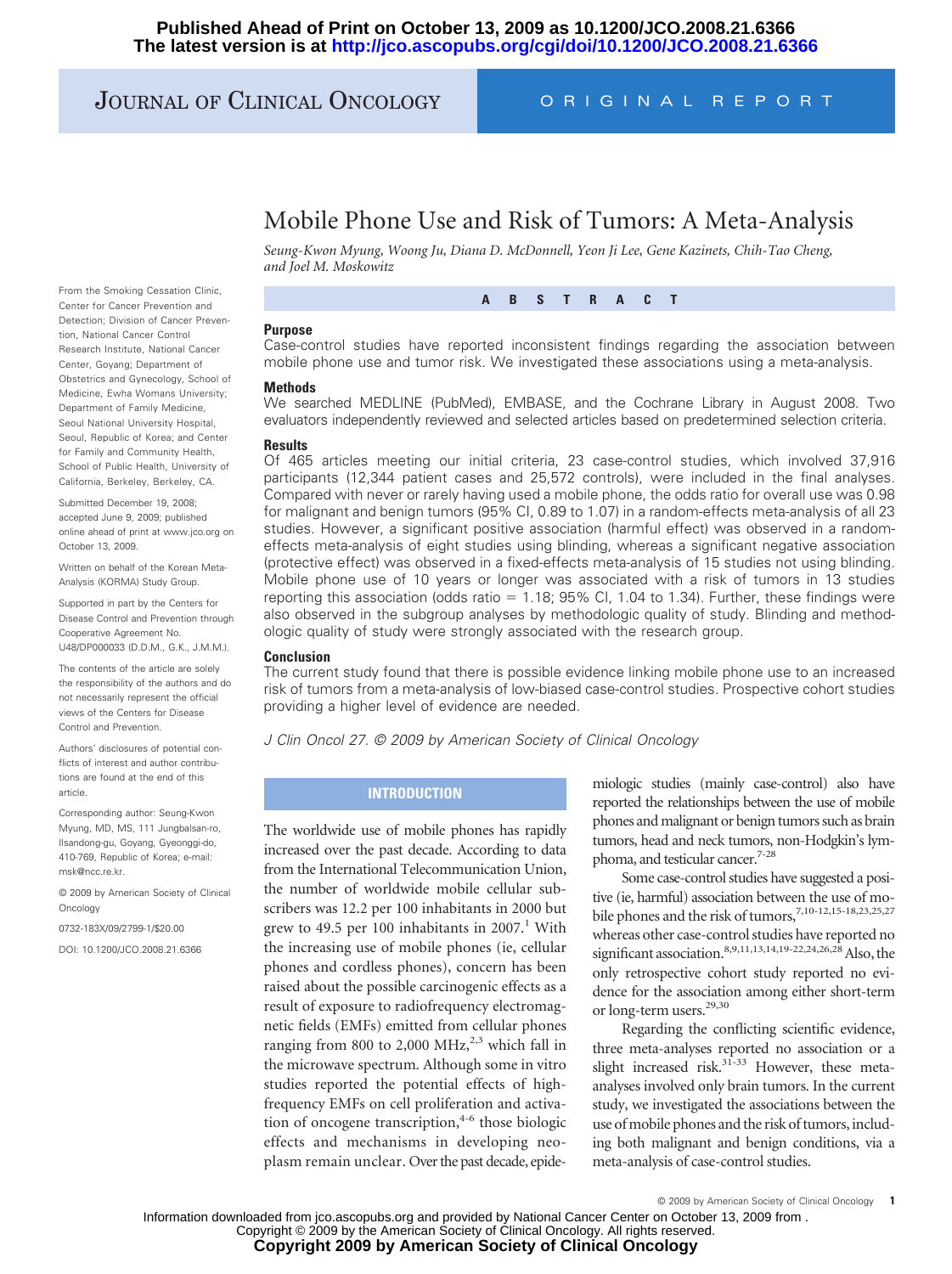# **METHODS**

#### *Literature Search*

We searched MEDLINE (PubMed; 1968 to August 2008), EMBASE (1977 to August 2008), and the Cochrane Central Register of Controlled Trials (CENTRAL) in the Cochrane Library (1953 to August 2008) using common keywords related to mobile phones and tumor or cancer. The keywords were as follows: "mobile phones," "cellular phones," or "cordless phones" and "tumors" or "cancer." We also reviewed the bibliographies of relevant articles to locate additional publications. The language of publication was not restricted.

#### *Selection Criteria*

We included epidemiologic studies that met all of the following criteria: case-control study (to date, no randomized controlled trials and only one retrospective cohort study published in four different articles have been reported; therefore, we included only case-control studies in this study); investigated the associations between the use of mobile phones, cellular phones, or cordless phones and malignant or benign tumors; reported outcome measures with adjusted odds ratios and 95% CIs, crude odds ratios and 95% CIs, or values in cells of a 2  $\times$  2 table (from which odds ratios could be calculated). If data were duplicated or shared in more than one study, the first published or more comprehensive study was included in the analysis.

#### *Selection of Relevant Studies*

Two of the authors (S.-K.M. and W.J.) independently evaluated eligibility of all studies retrieved from the databases based on the predetermined selection criteria. Disagreements between evaluators were resolved by discussion or in consultation with a third author (D.D.M.).

#### *Assessment of Methodologic Quality*

We assessed the methodologic quality of included studies based on the Newcastle-Ottawa Scale (NOS) for quality of case-control studies in metaanalyses.<sup>34</sup> A star system of the NOS (range, 0 to 9 stars) has been developed for the assessment. In the current study, we considered a study awarded 7 or more stars as a high-quality study because standard criteria have not been established. The mean value for the 23 studies assessed was 6.3 stars.

#### *Main and Subgroup Analyses*

We investigated the association between the use of mobile phones (use *v* never or rarely use, if possible) and the overall risk of all tumors by using adjusted data as a main analysis. We also performed subgroup analyses by whether the status of patient cases and controls was blinded at interview (blinded or not blinded/no description), research group (adjusted or crude data), methodologic quality (high or low quality), type of tumor, malignancy of tumor (malignant or benign), type of mobile phone (analog or digital), laterality of tumor (ipsilateral or contralateral), and type of case-control study (hospital based or population based). Furthermore, we investigated the association between long-term mobile phone use  $(\geq 10 \text{ years})$  and the risk of tumors, including subgroup analyses by the factors listed earlier.

#### *Statistical Analyses*

To compute a pooled odds ratio with 95% CI, we used the adjusted odds ratio and 95% CIs reported in each article whenever possible. We examined heterogeneity in results across studies using Higgins  $\tilde{I}^2$ , which measures the percentage of total variation across studies.<sup>35</sup> We considered an I<sup>2</sup> value of greater than 50% as indicative of substantial heterogeneity.

When substantial heterogeneity was not observed, the pooled estimate calculated based on the fixed-effects model was reported using the Woolf's (inverse variance) method. When substantial heterogeneity was observed, the pooled estimate calculated based on the random-effects model was reported using the DerSimonian and Laird method.<sup>36</sup>

We evaluated publication bias of the studies included in the final analysis using Begg's funnel plot and Egger's test. If publication bias exists, Begg's funnel plot is asymmetric or the *P* value is less than .05 by Egger's test. Also, a meta-regression analysis was performed to assess the effect of subgroups and study characteristics, such as research group, year of publication, type of tumor, and study design, on the study results. Blinding and methodologic quality were excluded because of multicollinearity with research group. We used Stata SE version 10.0 software package (StataCorp, College Station, TX) for statistical analysis.

# **RESULTS**

## *Identification of Relevant Studies*

Figure 1 shows a flow diagram of how we identified relevant studies. A total of 465 articles were identified by searching three databases and hand-searching relevant bibliographies. We excluded 135 duplicate articles and an additional 287 articles that did not satisfy the selection criteria. After reviewing the full texts of the remaining 43 articles, 21 articles $37-57$  were excluded because of several reasons, as shown in Figure 1. The remaining 23 case-control studies from 22 articles<sup>7-28</sup> were included in the final analysis (the study by Auvinen et  $al<sup>11</sup>$  was considered as two individual case-control studies).

# *Characteristics of Studies Included in the Final Analysis*

In the 23 case-control studies, we identified a total of 37,916 participants (12,344 patient cases and 25,572 controls). For studies reporting age and sex, the mean age was 52.6 years (range, 18 to 90 years), and 51% of the participants were women.

Appendix Table A1 (online only) shows the general characteristics of the 23 case-control studies (22 articles) included in the final analysis. The percentage of study participants who reported having used a mobile phone was 43.5% among the patient cases and 45.2% among the controls (data not shown in Appendix Table A1).



**Fig 1.** Flow diagram for identification of relevant case-control studies. (\*) One article (Auvinen et al $11)$  was divided into two studies because it involved two different types of tumors.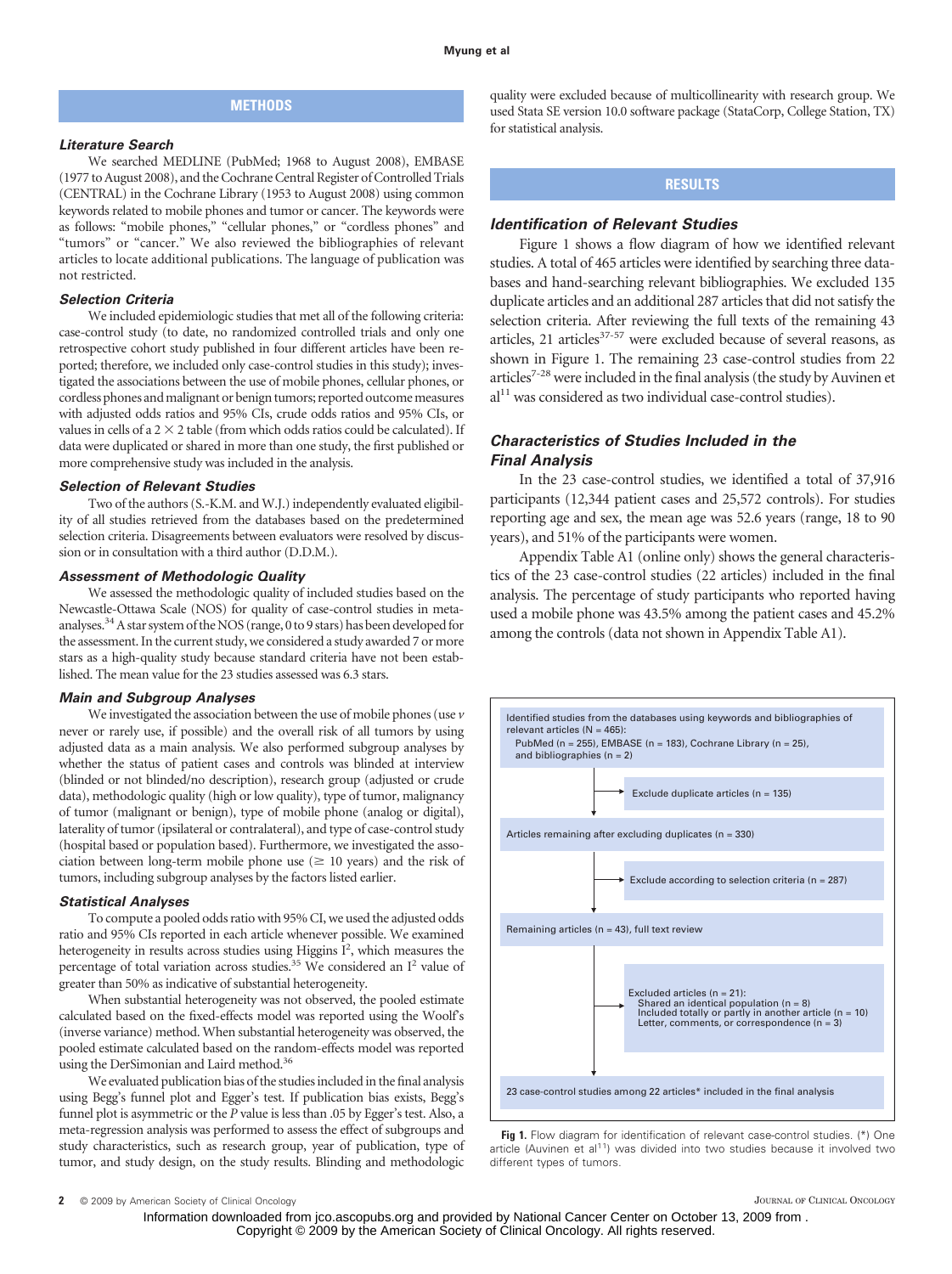

**Fig 2.** Overall use of mobile phones and the risk of tumors in a random-effects model meta-analysis of case-control studies $7-28$  by the use of blinding at an interview for exposure measurements  $(n = 23)$ . OR, odds ratio; Hardell et all (2005, I) indicates reference 15; Hardell et al (2005, N) indicates reference 16.

# *Overall Use of Mobile Phones and Risk of Tumors*

As shown in Figure 2, the overall use of mobile phones (use *v* never or rarely use) was not significantly associated with the risk of tumors in a random-effects model meta-analysis of all 23 case-control studies (odds ratio  $= 0.98$ ; 95% CI, 0.89 to 1.07). However, a significant positive association (ie, harmful effect) was observed in eight studies<sup>7,12,14-16,18,23</sup> and one study by another group<sup>10</sup>) using blinding (odds ratio  $= 1.17$ ; 95% CI, 1.02 to 1.36), whereas a significant negative association (ie, protective effect) was observed in 15 studies (nine INTERPHONE-related studies<sup>17,20-22,24-28</sup> and six studies by other groups $^{8,9,11,13,19}$ ) not using blinding (odds ratio = 0.85; 95% CI, 0.80 to 0.91). No publication bias was observed in the selected studies (Begg's funnel plot was symmetric; Egger's test,  $P$  for bias = .21; Fig 3).



**Fig 3.** Begg's funnel plots and Egger's test for identifying publication bias (*P* = .21) in a meta-analysis of case-control studies<sup>7-28</sup> (n = 23). OR, odds ratio.

Table 1 shows the methodologic quality of studies included in the final analysis. The range of quality scores was 5 to 8; the average score was 6.3. The high-quality studies (score of  $\geq$  7) included all seven of the studies byHardell et al, one INTERPHONE-related study, and two studies by other groups. The low-quality studies (score of  $\leq$  7) included eight INTERPHONE-related studies and six studies by other groups.

A subgroup meta-analysis by research group showed a significant positive association for the seven studies reported by Hardell et al but a significant negative association for nine INTERPHONE-related studies (Table 2).When using crude data, a significant association was not found in any of the 23 studies or in subgroup analyses by research group.

Subgroup meta-analyses by methodologic quality of study revealed a significant positive association in the high-quality studies (odds ratio  $= 1.09$ ; 95% CI, 1.01 to 1.18), whereas a negative association was observed in the low-quality studies. In subgroup metaanalyses by malignancy of tumor, no significant association was observed for malignant tumors. However, a significant negative association was observed for benign tumors. Neither the use of analog phones nor the use of digital phones was associated with the risk of tumors. The ipsilateral use of mobile phones (ie, on the same side of the head where the tumor exists) was marginally associated with the risk of tumors in the 12 studies reporting tumor laterality.

# *Mobile Phone Use of 10 Years or Longer and Risk of Tumors*

Among the 23 studies, there was a significant positive association between mobile phone use of 10 years or longer and the risk of tumors in a fixed-effects meta-analysis of 13 studies reporting this association (odds ratio  $= 1.18$ ; 95% CI, 1.04 to 1.34; Fig 4; Appendix Table A2, online only). As for blinding, a fixed-effects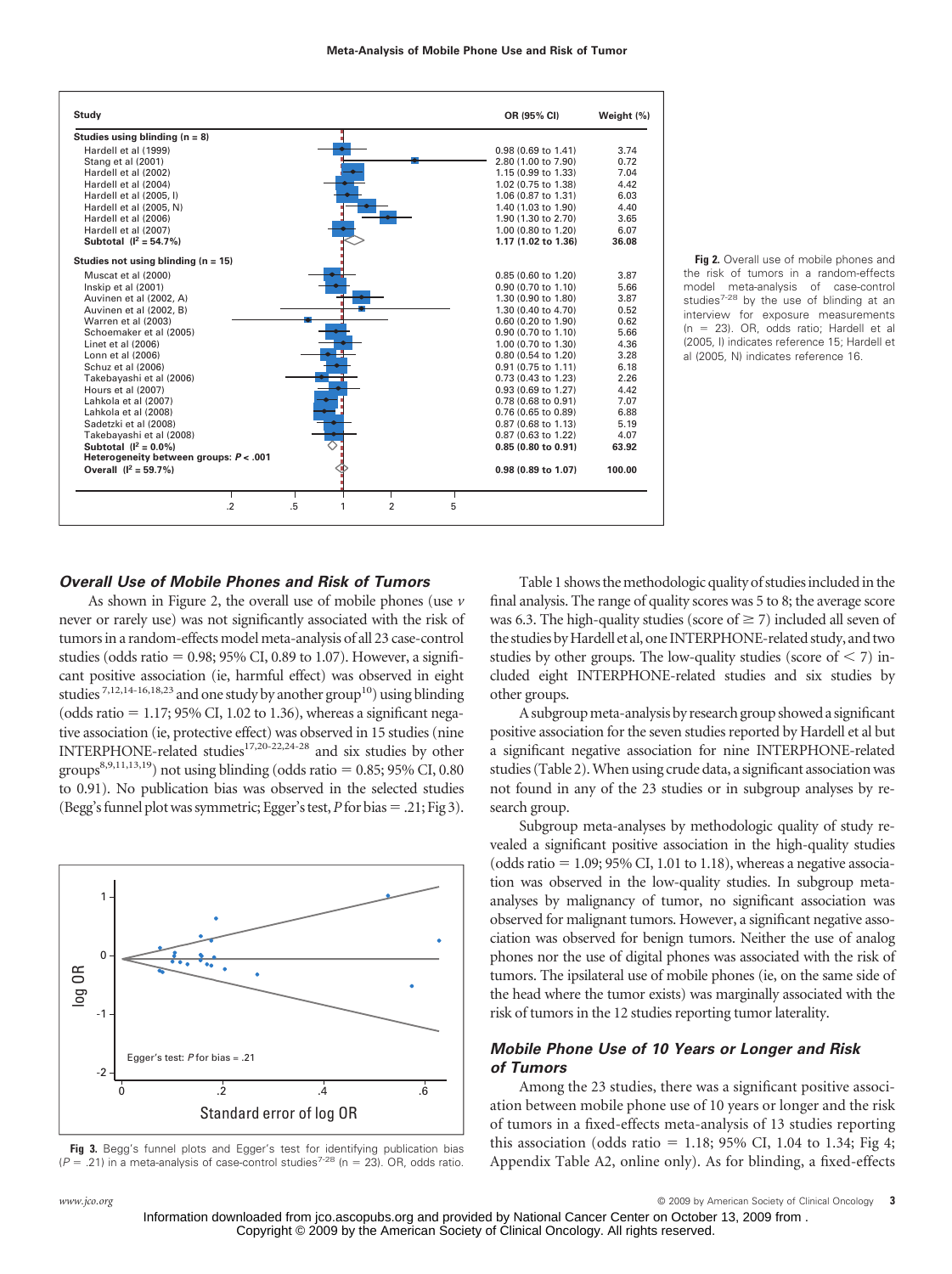#### **Myung et al**

| Table 1. Methodologic Quality of Studies Included in the Final Analysis Based on the Newcastle-Ottawa Scale for Assessing the Quality of Case-Control Studies |                                               |                                        |              |                                       |                                                               |                                   |                                                                                |                      |                 |
|---------------------------------------------------------------------------------------------------------------------------------------------------------------|-----------------------------------------------|----------------------------------------|--------------|---------------------------------------|---------------------------------------------------------------|-----------------------------------|--------------------------------------------------------------------------------|----------------------|-----------------|
|                                                                                                                                                               | Selection (score)                             |                                        |              |                                       | (score)                                                       | Comparability<br>Exposure (score) |                                                                                |                      |                 |
| Study                                                                                                                                                         | Adequate<br>Definition<br>of Patient<br>Cases | Representativeness<br>of Patient Cases | Selection    | Definition<br>of Controls of Controls | Control for<br>Important<br>Factor or<br>Additional<br>Factor | of Exposure<br>(blinding)         | Same Method<br>$\circ$ f<br>Ascertainment Ascertainment<br>for<br>Participants | Nonresponse<br>Rate* | Total<br>Scoret |
| Hardell et al <sup>7</sup>                                                                                                                                    | $\mathbf{1}$                                  | $\mathbf{1}$                           | $\mathbf{1}$ | $\mathbf{0}$                          | $\mathbf{1}$                                                  | $\mathbf{1}$                      | $\mathbf{1}$                                                                   | $\mathbf{1}$         | $\overline{7}$  |
| Muscat et al <sup>8</sup>                                                                                                                                     | $\mathbf{1}$                                  | $\mathbf{0}$                           | $\mathbf{0}$ | $\mathbf{1}$                          | $\overline{2}$                                                | $\mathbf{0}$                      | $\mathbf{1}$                                                                   | $\Omega$             | 5               |
| Inskip et al <sup>9</sup>                                                                                                                                     | $\mathbf{1}$                                  | $\overline{0}$                         | $\mathbf{0}$ | $\mathbf{1}$                          | $\overline{2}$                                                | $\mathbf{0}$                      | $\mathbf{1}$                                                                   | $\overline{0}$       | 5               |
| Stang et al <sup>10</sup> (hospital based)                                                                                                                    | 1                                             | 1                                      | $\Omega$     | $\mathbf 0$                           | $\overline{2}$                                                | $\mathbf{1}$                      | $\mathbf{1}$                                                                   | $\Omega$             | 6               |
| Stang et al <sup>10</sup> (population<br>based)                                                                                                               | $\mathbf{1}$                                  | $\mathbf{1}$                           | $\mathbf{1}$ | $\mathsf{O}\xspace$                   | 2                                                             | $\mathbf{1}$                      | $\overline{1}$                                                                 | $\overline{0}$       | $\overline{7}$  |
| Auvinen et al <sup>11</sup> (1)                                                                                                                               | 1                                             | $\mathbf{1}$                           | $\mathbf{1}$ | 1                                     | 1                                                             | $\mathbf 0$                       | $\mathbf{1}$                                                                   | $\Omega$             | 6               |
| Auvinen et al <sup>11</sup> (2)                                                                                                                               | $\mathbf{1}$                                  | $\mathbf{1}$                           | $\mathbf{1}$ | $\mathbf{1}$                          | $\mathbf{1}$                                                  | $\mathsf{O}\xspace$               | $\overline{1}$                                                                 | $\overline{0}$       | 6               |
| Hardell et al <sup>12</sup>                                                                                                                                   | $\mathbf{1}$                                  | $\mathbf{1}$                           | $\mathbf{1}$ | $\mathsf{O}\xspace$                   | $\overline{2}$                                                | $\mathbf{1}$                      | $\overline{1}$                                                                 | $\Omega$             | 7               |
| Warren et al <sup>13</sup>                                                                                                                                    | $\mathbf{1}$                                  | $\mathbf{1}$                           | $\mathbf{0}$ | $\mathbf{1}$                          | $\mathbf{1}$                                                  | $\mathbf{0}$                      | $\mathbf{1}$                                                                   | $\Omega$             | 5               |
| Hardell et al <sup>14</sup>                                                                                                                                   | $\mathbf{1}$                                  | $\mathbf{1}$                           | 1            | $\mathbf{0}$                          | $\mathbf{1}$                                                  | $\mathbf{1}$                      | $\mathbf{1}$                                                                   | 1                    | $\overline{7}$  |
| Hardell et al <sup>15</sup>                                                                                                                                   |                                               | $\mathbf{1}$                           | $\mathbf{1}$ | $\overline{0}$                        | $\overline{2}$                                                | $\mathbf{1}$                      | $\mathbf{1}$                                                                   | $\mathbf{1}$         | 8               |
| Hardell et al <sup>16</sup>                                                                                                                                   | $\mathbf{1}$                                  | 1                                      | $\mathbf{1}$ | $\mathbf{0}$                          | $\overline{2}$                                                | $\mathbf{1}$                      | $\mathbf{1}$                                                                   | 0                    | 7               |
| Schoemaker et al <sup>17</sup>                                                                                                                                | $\mathbf{1}$                                  | $\mathbf{1}$                           | $\mathbf{1}$ | $\mathbf{1}$                          | $\overline{2}$                                                | $\mathbf{0}$                      | $\overline{1}$                                                                 | $\Omega$             | $\overline{7}$  |
| Hardell et al <sup>18</sup>                                                                                                                                   | 1                                             | $\mathbf{1}$                           | 1            | $\mathbf{0}$                          | $\overline{2}$                                                | $\mathbf{1}$                      | $\mathbf{1}$                                                                   | 1                    | 8               |
| Linet et al <sup>19</sup>                                                                                                                                     | $\mathbf{1}$                                  | $\mathbf{1}$                           | $\mathbf{1}$ | $\mathbf{1}$                          | $\overline{2}$                                                | $\mathsf{O}\xspace$               | $\mathbf{1}$                                                                   | $\overline{0}$       | 7               |
| Lönn et al <sup>20</sup>                                                                                                                                      | 1                                             | $\mathbf{1}$                           | $\mathbf{1}$ | $\mathbf{0}$                          | $\overline{2}$                                                | $\mathbf{0}$                      | $\mathbf{1}$                                                                   | 0                    | 6               |
| Schüz et al <sup>21</sup>                                                                                                                                     |                                               | $\mathbf{1}$                           | $\mathbf{1}$ | $\overline{0}$                        | $\overline{2}$                                                | $\mathbf{0}$                      | $\overline{1}$                                                                 | $\overline{0}$       | 6               |
| Takebayashi et al <sup>22</sup>                                                                                                                               | 1                                             | 1                                      | $\mathbf{1}$ | $\mathbf{0}$                          | $\overline{2}$                                                | $\mathbf{0}$                      | $\mathbf{1}$                                                                   | 0                    | 6               |
| Hardell et al <sup>23</sup>                                                                                                                                   | $\mathbf{1}$                                  | $\mathbf{1}$                           | $\mathbf{1}$ | $\overline{0}$                        | $\overline{2}$                                                | $\mathbf{1}$                      | $\overline{1}$                                                                 | $\mathbf{1}$         | 8               |
| Hours et $al^{24}$                                                                                                                                            | $\mathbf{1}$                                  | $\mathbf{1}$                           | $\mathbf{1}$ | $\mathbf 0$                           | $\overline{2}$                                                | $\mathbf 0$                       | 1                                                                              | $\mathbf{0}$         | 6               |
| Lahkola et al <sup>25</sup>                                                                                                                                   | $\mathbf{1}$                                  | $\mathbf{1}$                           | $\mathbf{1}$ | $\mathbf 0$                           | $\overline{2}$                                                | $\mathbf 0$                       | $\mathbf{1}$                                                                   | $\overline{0}$       | 6               |
| Lahkola et al <sup>26</sup>                                                                                                                                   | $\mathbf{1}$                                  | $\mathbf{1}$                           | $\mathbf{1}$ | $\mathbf{0}$                          | 1                                                             | $\mathbf{0}$                      | $\mathbf{1}$                                                                   | $\Omega$             | 5               |
| Sadetzki et al <sup>27</sup>                                                                                                                                  |                                               | $\mathbf{1}$                           | $\mathbf{1}$ | $\overline{0}$                        | $\mathbf{1}$                                                  | $\mathbf{0}$                      | $\mathbf{1}$                                                                   | $\Omega$             | 5               |
| Takebayashi et al <sup>28</sup>                                                                                                                               | 1                                             | $\mathbf{1}$                           | 1            | $\mathsf{O}\xspace$                   | $\overline{2}$                                                | $\mathsf{O}\xspace$               | $\mathbf{1}$                                                                   | 0                    | 6               |

When there was no significant difference in the response rate between both groups by using a  $\chi$  $2$  test ( $P > .05$ ), one point was awarded. †Total score could range from 0 to 9 points.

meta-analysis of the seven blinded studies showed a positive association, whereas a fixed-effects meta-analysis of the six unblinded studies showed no significant association.

In the subgroup meta-analyses by methodologic quality, a significant positive association was found in the eight high-quality studies but not in the seven low-quality studies. With regard to tumor malignancy, mobile phone use of 10 years or longer was significantly positively associated with the risk of benign tumors but not with the risk of malignant tumors.

The use of analog phones for 10 years or longer was positively associated with the risk of tumors. However, further subgroup analyses by research group showed a significant association only in the studies by Hardell et al.<sup>7,12,14-16,18,23</sup> Regarding the laterality of tumors and mobile phone use of 10 years or longer, a significantly increased odds ratio was identified for ipsilateral use but not for contralateral use.

# *Overall Mobile Phone Use and the Risk of Brain Tumors*

As shown in Appendix Table A3 (online only), no significant association was observed in a meta-analysis of 15 studies involving brain tumors. For meningiomas, a preventive effect was observed, and this effect was largely a result of a decreased odds ratio in INTERPHONE-related studies.

A significant negative association wasfound in a meta-analysis of studies involving benign brain tumors, and this was largely a result of a decreased odds ratio in the INTERPHONE-related studies. No association between mobile phone use and tumor risk was observed in both analog phone users and digital phone users. With regard to research group, blinding, and methodologic quality, similar findings to those of the subgroup analyses were observed (ie, a significant association in the studies by Hardell et al, a negative association in INTERPHONE-related studies, and no association in the studies by other groups).

# *Overall Mobile Phone Use and the Risk of Other Tumors*

Appendix Table A4 (online only) shows the findings of the subgroup analyses of studies involving tumors other than brain tumors. Unlike brain tumors, all of the subgroup meta-analyses based on various factors showed no significant associations between overall mobile phone use and the risk of other tumors.

## *Meta-Regression Analysis*

A meta-regression analysis showed that only the variable indicating research group was significantly associated with the study results  $(P = .001)$ . No significant association was observed for year of publication, type of tumor, or study design.

**<sup>4</sup>** © 2009 by American Society of Clinical Oncology JOURNAL OF CLINICAL ONCOLOGY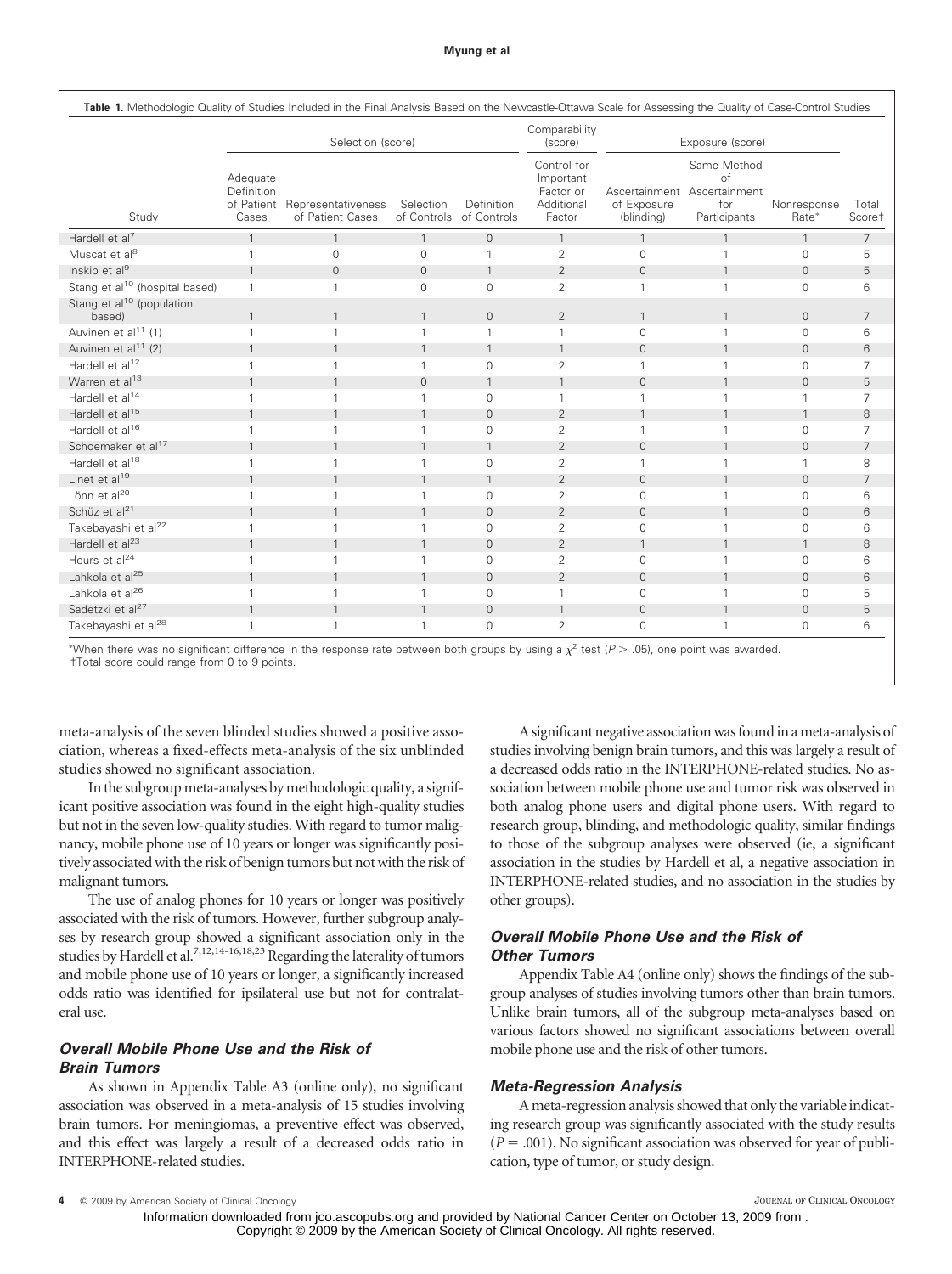|                                            | Table 2. Mobile Phone Use (v never or rarely use) and the Risk of Tumors in Subgroup Meta-Analyses |            |              |                          |                |
|--------------------------------------------|----------------------------------------------------------------------------------------------------|------------|--------------|--------------------------|----------------|
| Factor                                     | No. of Studies                                                                                     | Summary OR | 95% CI of OR | Heterogeneity, $1^2$ (%) | Model Used     |
| All                                        | 23                                                                                                 | 0.98       | 0.89 to 1.07 | 59.7                     | Random effects |
| Research group                             |                                                                                                    |            |              |                          |                |
| Hardell et al*                             | 7                                                                                                  | 1.15       | 1.01 to 1.32 | 52.1                     | Random effects |
| INTERPHONE+                                | 9                                                                                                  | 0.83       | 0.77 to 0.89 | $\mathbf 0$              | Fixed effects  |
| Other groups                               | $\overline{7}$                                                                                     | 0.99       | 0.86 to 1.14 | 30.6                     | Fixed effects  |
| Research group (crude data)                | 23                                                                                                 | 0.97       | 0.87 to 1.08 | 73.6                     | Random effects |
| Hardell et al                              | $\overline{7}$                                                                                     | 1.14       | 0.96 to 1.35 | 71.0                     | Random effects |
| <b>INTERPHONE</b>                          | $\hbox{ }^{\rm 9}$                                                                                 | 0.88       | 0.75 to 1.03 | 79.8                     | Random effects |
| Other groups                               | $\overline{7}$                                                                                     | 0.90       | 0.79 to 1.03 | 22.6                     | Fixed effects  |
| Methodologic quality                       |                                                                                                    |            |              |                          |                |
| High (low bias: $\geq$ 7 points)*          | 10                                                                                                 | 1.09       | 1.01 to 1.18 | 46.3                     | Fixed effects  |
| Hardell et al*                             | $\overline{7}$                                                                                     | 1.15       | 1.00 to 1.32 | 52.1                     | Random effects |
| <b>INTERPHONE</b>                          | $\mathbf{1}$                                                                                       | 0.90       | 0.70 to 1.10 | <b>NA</b>                | <b>NA</b>      |
| Other group                                | $\overline{2}$                                                                                     | 1.02       | 0.75 to 1.38 | $\mathbf{0}$             | Fixed effects  |
| Low (high bias: $<$ 7 points) <sup>†</sup> | 14                                                                                                 | 0.85       | 0.79 to 0.91 | 5.7                      | Fixed effects  |
| INTERPHONE+                                | 8                                                                                                  | 0.82       | 0.76 to 0.88 | $\mathbf{0}$             | Fixed effects  |
| Other groups                               | 6                                                                                                  | 0.97       | 0.83 to 1.14 | 24.2                     | Fixed effects  |
| Malignancy of tumor                        |                                                                                                    |            |              |                          |                |
| Malignant                                  | 15                                                                                                 | 1.00       | 0.89 to 1.13 | 52.0                     | Random effects |
| Hardell et al                              | 6                                                                                                  | 1.11       | 0.96 to 1.29 | 50.5                     | Random effects |
| INTERPHONE+                                | $\overline{4}$                                                                                     | 0.78       | 0.67 to 0.91 | $\mathsf{O}\xspace$      | Fixed effects  |
|                                            | 5                                                                                                  | 0.97       | 0.80 to 1.18 | 19.6                     | Fixed effects  |
| Other groups                               | 15                                                                                                 |            |              | 20.7                     | Fixed effects  |
| Benign                                     |                                                                                                    | 0.87       | 0.80 to 0.95 |                          |                |
| Hardell et al                              | $\overline{4}$                                                                                     | 1.17       | 0.97 to 1.42 | 3.8                      | Fixed effects  |
| INTERPHONE+                                | 8                                                                                                  | 0.81       | 0.73 to 0.90 | $\mathsf{O}\xspace$      | Fixed effects  |
| Other groups                               | 3                                                                                                  | 0.82       | 0.61 to 1.11 | $\Omega$                 | Fixed effects  |
| Type of mobile phone                       |                                                                                                    |            |              |                          |                |
| Analog                                     | 12                                                                                                 | 0.96       | 0.87 to 1.07 | 49.9                     | Fixed effects  |
| Hardell et al                              | $\overline{7}$                                                                                     | 1.04       | 0.89 to 1.22 | 34.5                     | Fixed effects  |
| INTERPHONE+                                | 3                                                                                                  | 0.84       | 0.72 to 0.96 | $\mathsf{O}\xspace$      | Fixed effects  |
| Other groups*                              | $\overline{2}$                                                                                     | 1.55       | 1.08 to 2.2  | $\mathbf 0$              | Fixed effects  |
| Digital                                    | 14                                                                                                 | 0.95       | 0.84 to 1.08 | 55.8                     | Random effects |
| Hardell et al                              | $\overline{7}$                                                                                     | 1.10       | 0.97 to 1.24 | 12.7                     | Fixed effects  |
| INTERPHONE+                                | 5                                                                                                  | 0.78       | 0.71 to 0.85 | $\mathsf{O}\xspace$      | Fixed effects  |
| Other groups                               | $\overline{2}$                                                                                     | 0.93       | 0.55 to 1.59 | $\mathbf 0$              | Fixed effects  |
| Laterality of tumor                        |                                                                                                    |            |              |                          |                |
| Ipsilateral                                | 12                                                                                                 | 1.22       | 0.99 to 1.51 | 85.9                     | Random effects |
| Hardell et al*                             | $\overline{4}$                                                                                     | 1.80       | 1.24 to 2.62 | 84.9                     | Random effects |
| <b>INTERPHONE</b>                          | 8                                                                                                  | 1.00       | 0.91 to 1.10 | 37.0                     | Fixed effects  |
| Contralateral                              | 11                                                                                                 | 0.94       | 0.77 to 1.15 | 82.3                     | Random effects |
| Hardell et al                              | 3                                                                                                  | 1.31       | 0.74 to 2.31 | 93.0                     | Random effects |
| INTERPHONE+                                | 8                                                                                                  | 0.81       | 0.74 to 0.89 | 48.2                     | Fixed effects  |
| Type of case-control study                 |                                                                                                    |            |              |                          |                |
| Hospital based (all other groups)          | $\overline{4}$                                                                                     | 0.89       | 0.74 to 1.07 | 0.0                      | Fixed effects  |
| Population based                           | 20                                                                                                 | 0.99       | 0.89 to 1.09 | 61.8                     | Random effects |
| Hardell et al*                             | 7                                                                                                  | 1.15       | 1.01 to 1.32 | 52.1                     | Random effects |
| INTERPHONE+                                | 9                                                                                                  | 0.83       | 0.77 to 0.89 | $\mathbf 0$              | Fixed effects  |
| Other groups                               | $\overline{4}$                                                                                     | 1.14       | 0.91 to 1.43 | $\Omega$                 | Fixed effects  |
| $OD = -1.1 -  + 1.1A$                      | الملحان والمستحل والمستحدث                                                                         |            |              |                          |                |

Abbreviations: OR, odds ratio; NA, not applicable.

 Statistically significant positive association. †Statistically significant negative association.

# **DISCUSSION**

We found that the use of mobile phones was associated with a mild increased risk of tumors, when compared with never or rare use of mobile phones, in the meta-analyses of case-control studies that used blinding or had a high methodologic quality, whereas no significant association was observed in a meta-analysis of all included studies.

Also, mobile phone use of 10 years or longer increased the risk of tumors in a meta-analysis of all the studies reporting this association. Furthermore, in the subgroup meta-analyses by research group, a distinct pattern of the findings was observed as follows: a positive association (ie, harmful effect) in the Hardell et al studies, a negative association (ie, protective effect) in the INTERPHONE-related studies, and no association in other research groups' studies.

*www.jco.org* © 2009 by American Society of Clinical Oncology **5**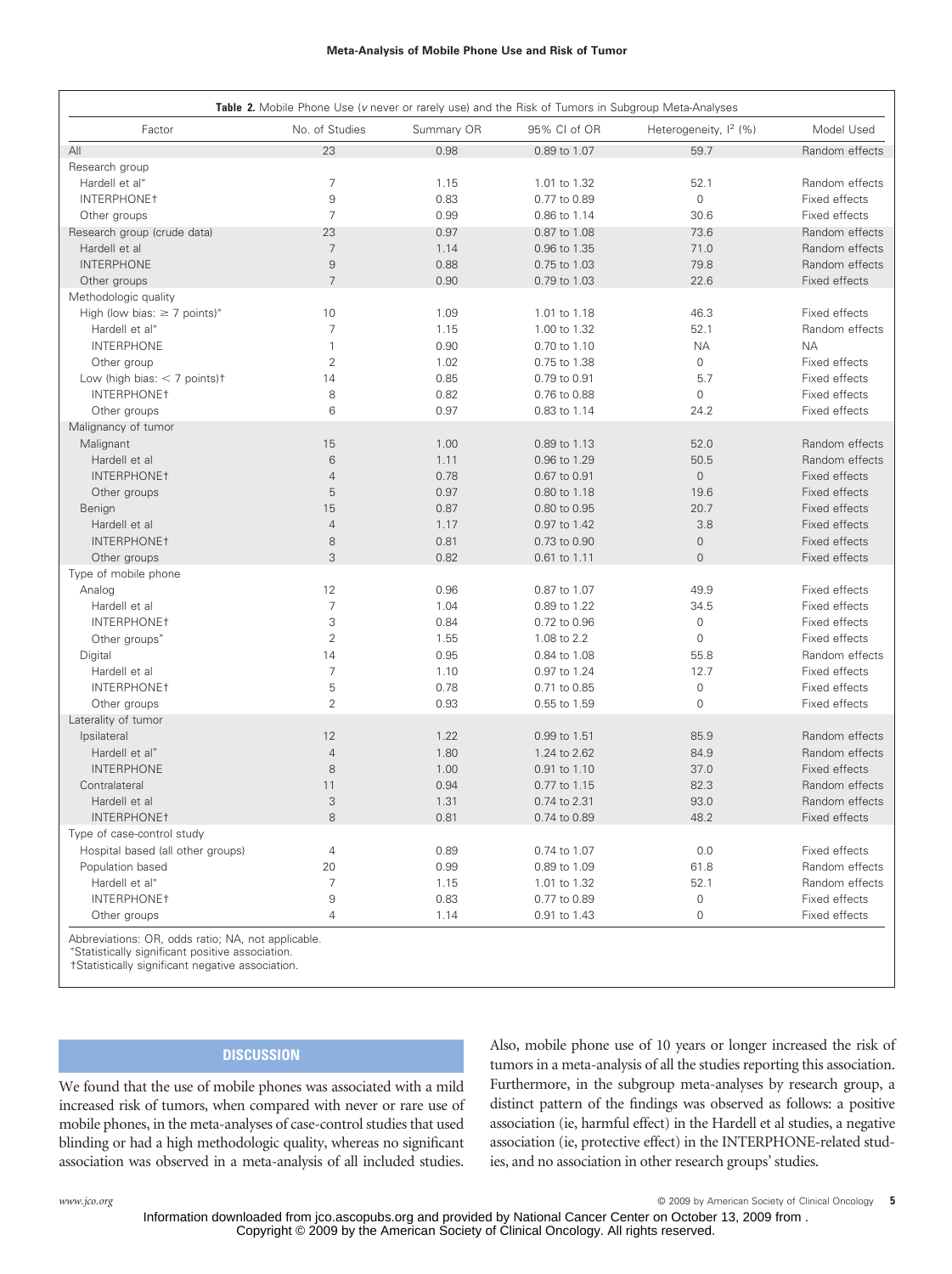

**Fig 4.** Mobile phone use of 10 years or longer and the risk of tumors in a fixedeffects model meta-analysis of casecontrol studies<sup>7,12,14-18,20,21,23,25-27</sup> by the use of blinding at an interview for exposure measurements ( $n = 13$ ). OR, odds ratio; Hardell et al (2005, I) indicates reference 15; Hardell et al (2005, N) indicates reference 16.

These findings were strongly related to the fact that all of the studies by Hardell et al used blinding to the status of patient cases or controls at the interview and were categorized as having a high methodologic quality when assessed based on the NOS, whereas most of the INTERPHONE-related studies and studies by other groups did not use blinding and were thus categorized as having low methodologic quality. The blinding item is one of the eight items in the NOS. Nevertheless, we also used the blinding item independently as well as the NOS as a kind of indicator of the quality assessment for the studies because the NOS has not been fully validated and the blinding item was considered an important factor that affects the findings of each study.

Also, similar findings concerning the research group were observed in subgroup analyses by malignancy of tumor, type of laterality, type of case-control study, and type of tumor. Regarding type of brain tumor, a negative association was observed for meningiomas but not for gliomas and acoustic neuromas, and this negative association was largely a result of a decreased odds ratio in INTERPHONErelated studies.

Besides blinding and methodologic quality of studies, we should consider two potential biases regarding the differences we found by research groups—recall bias and selection bias, both of which have been described in detail elsewhere.<sup>57</sup> In a validation study of shortterm recall for mobile phone use, Vrijheid et al<sup>58</sup> reported that substantial random errors could reduce the power of the INTERPHONE study to detect an increased risk of brain and parotid gland tumors. Furthermore, they found that random errors and selection bias could lead to finding a decreased risk of brain cancer through Monte-Carlo simulation using the INTERPHONE data.<sup>57</sup> These findings may explain why a significant decreased risk for tumor was observed among mobile phone users in the INTERPHONE-related studies.

To reduce recall and selection biases, a prospective cohort study is needed. A large nationwide Danish retrospective cohort study,29,30,59,60 which is the only cohort study published so far, reported that there was no evidence for an association between cellular telephone use and tumor risk based on standardized incidence ratios for cancer that were calculated from the cancer prevalence among cellular telephone subscribers compared with the rates expected among the general population. However, this study relied on phone subscription information and did not evaluate actual exposure to mobile phones.

If we do not consider subgroup meta-analyses by research group or blinding/methodologic quality of studies, our overall results are similar to the previous three meta-analyses $31-33$  evaluating mobile phone use and the risk of brain tumor, which reported no overall increased risk of brain tumors among cellular phone users and slightly increased risk of brain tumors for use of 10 years or longer.

Unlike the previous meta-analyses, however, we found significant associations between mobile phone use and risk of tumors in low-biased, case-control studies, which were mostly studies by Hardell et al, when performing subgroup analyses by use of blinding or the methodologic quality of studies. That is, the methodologic quality of study and blinding were strongly related to both the research group and the studies' findings. In particular, among the items of the NOS for assessing the quality of case-control studies, blinding and response rates between patient cases and controls were the major contributing factors to differentiate a high-quality study from a low-quality study. All seven studies by Hardell et al<sup>7,12,14-16,18,23</sup> used blinding, and five of them showed no significant difference in response rates between patient cases and controls, whereas INTERPHONE-related studies and the other studies, except for the study by Stang et al, $^{10}$  did not use blinding and showed a significant difference in response rates.

We feel the need to mention the funding sources for each research group because it is possible that these may have influenced the respective study designs and results. According to the acknowledgments that appeared in the publications, the Hardell et al group was supported by grants from the Swedish Work Environment Fund, Orebro Cancer Fund, Orebro University Hospital Cancer Fund, and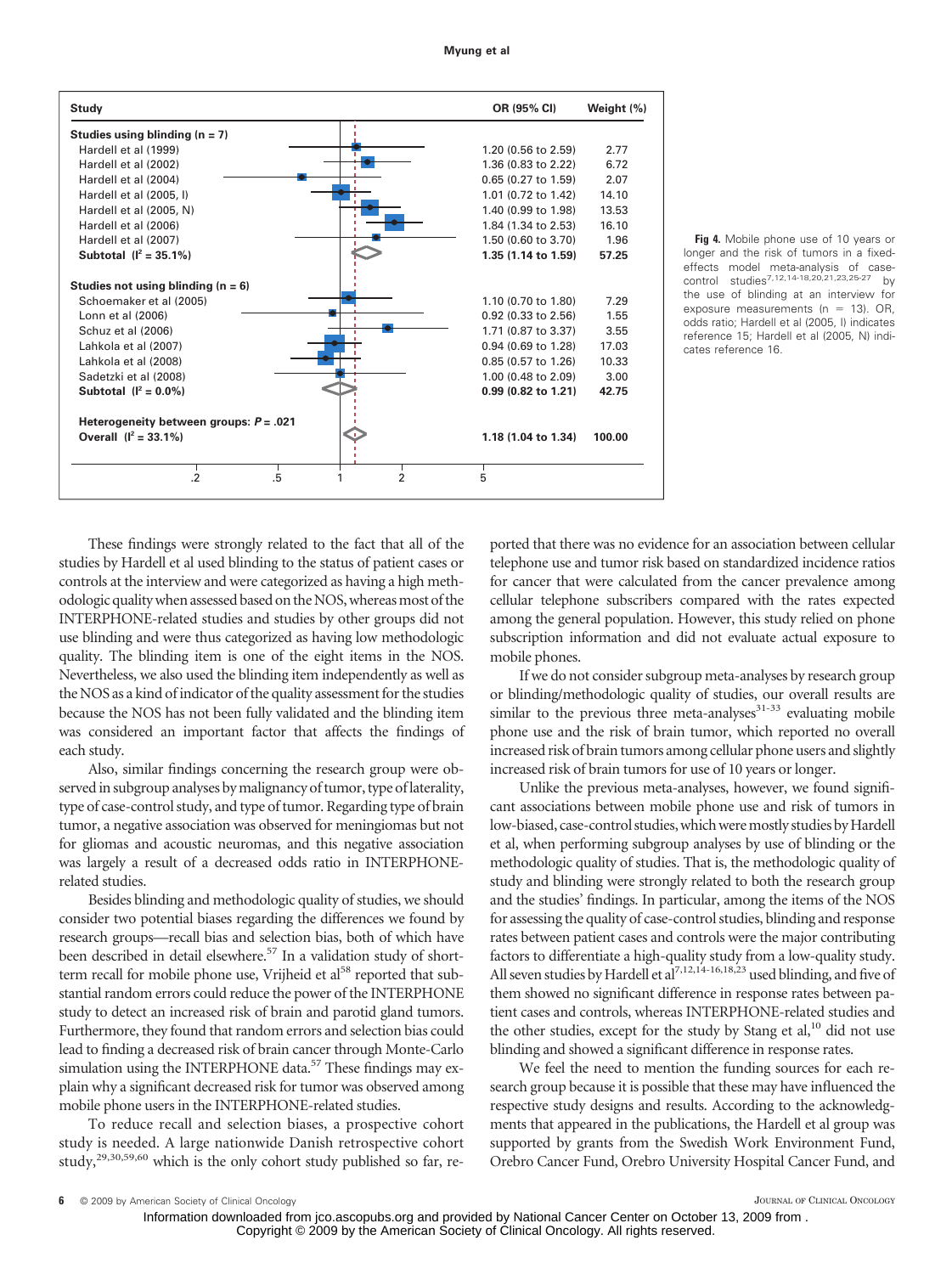so on. Most of the INTERPHONE-related studies were mainly supported by the Quality of Life and Management of Living Resources program of the European Union and the International Union Against Cancer; the International Union Against Cancer received funds for those studies from the Mobile Manufacturers Forum and the Global System for Mobile Communication Association.

The association between mobile phone use and tumor risk also remains unresolved in experimental studies using in vivo animal models or in vitro cancer cell lines. Although it has been established that low-frequency EMF (microwave) exposure induces biologic change of cytoplasmic membranes, nuclear levels, and specific gene levels,6,61-63 the effect of high-frequency EMF exposure on health is still controversial.<sup>64-70</sup>

Our study has several limitations. First, it does not provide the highest level of evidence because only case-control studies were involved. As mentioned previously, recall bias and selection bias might reduce the quality of mobile phone exposure data and, therefore, cause a spurious association. Second, we did not explore potential confounding factors in the studies by Hardell et al<sup>7,12,14-16,18,23</sup> that reported positive results not found by other study groups. Those issues need to be explored in future studies.

In sum, in our meta-analyses of case-control studies, we found evidence linking mobile phone use to an increased risk of tumors,

2002

# **REFERENCES**

**1.** International Telecommunication Union: ITC statistics database. http://www.itu.int/ITU-D/ICT-EYE/Indicators/Indicators.aspx#

**2.** Hardell L, Sage C: Biological effects from electromagnetic field exposure and public exposure standards. Biomed Pharmacother 62:104-109, 2008

**3.** Health Protection Agency: Radiation: Mobile telephony and health background information. http:// www.hpa.org.uk/webw/HPAweb&HPAwebStandard/ HPAweb\_C/1195733852558?p=1158934607786

**4.** Velizarov S, Raskmark P, Kwee S: The effects of radiofrequency fields on cell proliferation are non-thermal. Bioelectrochem Bioenerg 48:177-180, 1999

**5.** Goswami PC, Albee LD, Parsian AJ, et al: Pro-oncogene mRNA levels and activities of multiple transcription factors in C3H 10T1/2 murine embryonic fibroblasts exposed to 835.62 and 847.74 MHz cellular telephone communication frequency radiation. Radiat Res 151:300-309, 1999

**6.** Marinelli F, La Salsa D, Cicciotti G, et al: Exposure to 900 MHz electromagnetic field induces an unbalance between pro-apoptotic and prosurvival signals in T-lymphoblastoid leukemia CCRF-CEM cells. J Cell Physiol 198:324-332, 2004

**7.** Hardell L, Nasman A, Pahlson A, et al: Use of cellular telephones and the risk for brain tumours: A case-control study. Int J Oncol 15:113-116, 1999

**8.** Muscat JE, Malkin MG, Thompson S, et al: Handheld cellular telephone use and risk of brain cancer. JAMA 284:3001-3007, 2000

**9.** Inskip PD, Tarone RE, Hatch EE, et al: Cellulartelephone use and brain tumors. N Engl J Med 344:79-86, 2001

**10.** Stang A, Anastassiou G, Ahrens W, et al: The possible role of radiofrequency radiation in the development of uveal melanoma. Epidemiology 12:7- 12, 2001

**11.** Auvinen A, Hietanen M, Luukkonen R, et al: Brain tumors and salivary gland cancers among cellular telephone users. Epidemiology 13:356-359,

**12.** Hardell L, Hallquist A, Mild KH, et al: Cellular and cordless telephones and the risk for brain tumours. Eur J Cancer Prev 11:377-386, 2002

**13.** Warren HG, Prevatt AA, Daly KA, et al: Cellular telephone use and risk of intratemporal facial nerve tumor. Laryngoscope 113:663-667, 2003

**14.** Hardell L, Hallquist A, Hansson Mild K, et al: No association between the use of cellular or cordless telephones and salivary gland tumours. Occup Environ Med 61:675-679, 2004

**15.** Hardell L, Eriksson M, Carlberg M, et al: Use of cellular or cordless telephones and the risk for non-Hodgkin's lymphoma. Int Arch Occup Environ Health 78:625-632, 2005

**16.** Hardell L, Carlberg M, Hansson Mild K: Casecontrol study on cellular and cordless telephones and the risk for acoustic neuroma or meningioma in patients diagnosed 2000-2003. Neuroepidemiology 25:120-128, 2005

**17.** Schoemaker MJ, Swerdlow AJ, Ahlbom A, et al: Mobile phone use and risk of acoustic neuroma: Results of the Interphone case-control study in five North European countries. Br J Cancer 93:842-848, 2005

**18.** Hardell L, Carlberg M, Hansson Mild K: Casecontrol study of the association between the use of cellular and cordless telephones and malignant brain tumors diagnosed during 2000-2003. Environ Res 100:232-241, 2006

**19.** Linet MS, Taggart T, Severson RK, et al: Cellular telephones and non-Hodgkin lymphoma. Int J Cancer 119:2382-2388, 2006

20. Lönn S, Ahlbom A, Christensen HC, et al: Mobile phone use and risk of parotid gland tumor. Am J Epidemiol 164:637-643, 2006

21. Schüz J, Bohler E, Berg G, et al: Cellular phones, cordless phones, and the risk of glioma and

especially among users of 10 or more years. Furthermore, we found a large discrepancy in the association between mobile phone use and tumor risk by research group, which is confounded with the methodologic quality of the research. Our findings should be confirmed in prospective cohort studies to provide a higher level of evidence.

# **AUTHORS' DISCLOSURES OF POTENTIAL CONFLICTS OF INTEREST**

The author(s) indicated no potential conflicts of interest.

## **AUTHOR CONTRIBUTIONS**

**Conception and design:** Seung-Kwon Myung, Woong Ju **Administrative support:** Seung-Kwon Myung, Woong Ju **Provision of study materials or patients:** Seung-Kwon Myung **Collection and assembly of data:** Seung-Kwon Myung, Woong Ju, Diana D. McDonnell, Yeon Ji Lee, Gene Kazinets, Chih-Tao Cheng **Data analysis and interpretation:** Seung-Kwon Myung, Woong Ju, Diana D. McDonnell, Yeon Ji Lee, Gene Kazinets, Chih-Tao Cheng, Joel M. Moskowitz

**Manuscript writing:** Seung-Kwon Myung, Diana D. McDonnell, Joel M. Moskowitz

**Final approval of manuscript:** Seung-Kwon Myung

meningioma (Interphone Study Group, Germany). Am J Epidemiol 163:512-520, 2006

**22.** Takebayashi T, Akiba S, Kikuchi Y, et al: Mobile phone use and acoustic neuroma risk in Japan. Occup Environ Med 63:802-807, 2006

**23.** Hardell L, Carlberg M, Ohlson CG, et al: Use of cellular and cordless telephones and risk of testicular cancer. Int J Androl 30:115-122, 2007

**24.** Hours M, Bernard M, Montestrucq L, et al: Cell phones and risk of brain and acoustic nerve tumours: The French INTERPHONE case-control study. Rev Epidemiol Sante Publique 55:321-332, 2007

**25.** Lahkola A, Auvinen A, Raitanen J, et al: Mobile phone use and risk of glioma in 5 North European countries. Int J Cancer 120:1769-1775, 2007

**26.** Lahkola A, Salminen T, Raitanen J, et al: Meningioma and mobile phone use-a collaborative case-control study in five North European countries. Int J Epidemiol 37:1304-1313, 2008

**27.** Sadetzki S, Chetrit A, Jarus-Hakak A, et al: Cellular phone use and risk of benign and malignant parotid gland tumors-a nationwide case-control study. Am J Epidemiol 167:457-467, 2008

**28.** Takebayashi T, Varsier N, Kikuchi Y, et al: Mobile phone use, exposure to radiofrequency electromagnetic field, and brain tumour: A case-control study. Br J Cancer 98:652-659, 2008

**29.** Johansen C, Boice JD Jr, McLaughlin JK, et al: Cellular telephones and cancer-a nationwide cohort study in Denmark. J Natl Cancer Inst 93:203- 207, 2001

30. Schüz J, Jacobsen R, Olsen JH, et al: Cellular telephone use and cancer risk: Update of a nationwide Danish cohort. J Natl Cancer Inst 98:1707- 1713, 2006

**31.** Lahkola A, Tokola K, Auvinen A: Meta-analysis of mobile phone use and intracranial tumors. Scand J Work Environ Health 32:171-177, 2006

**32.** Kan P, Simonsen SE, Lyon JL, et al: Cellular phone use and brain tumor: A meta-analysis. J Neurooncol 86:71-78, 2008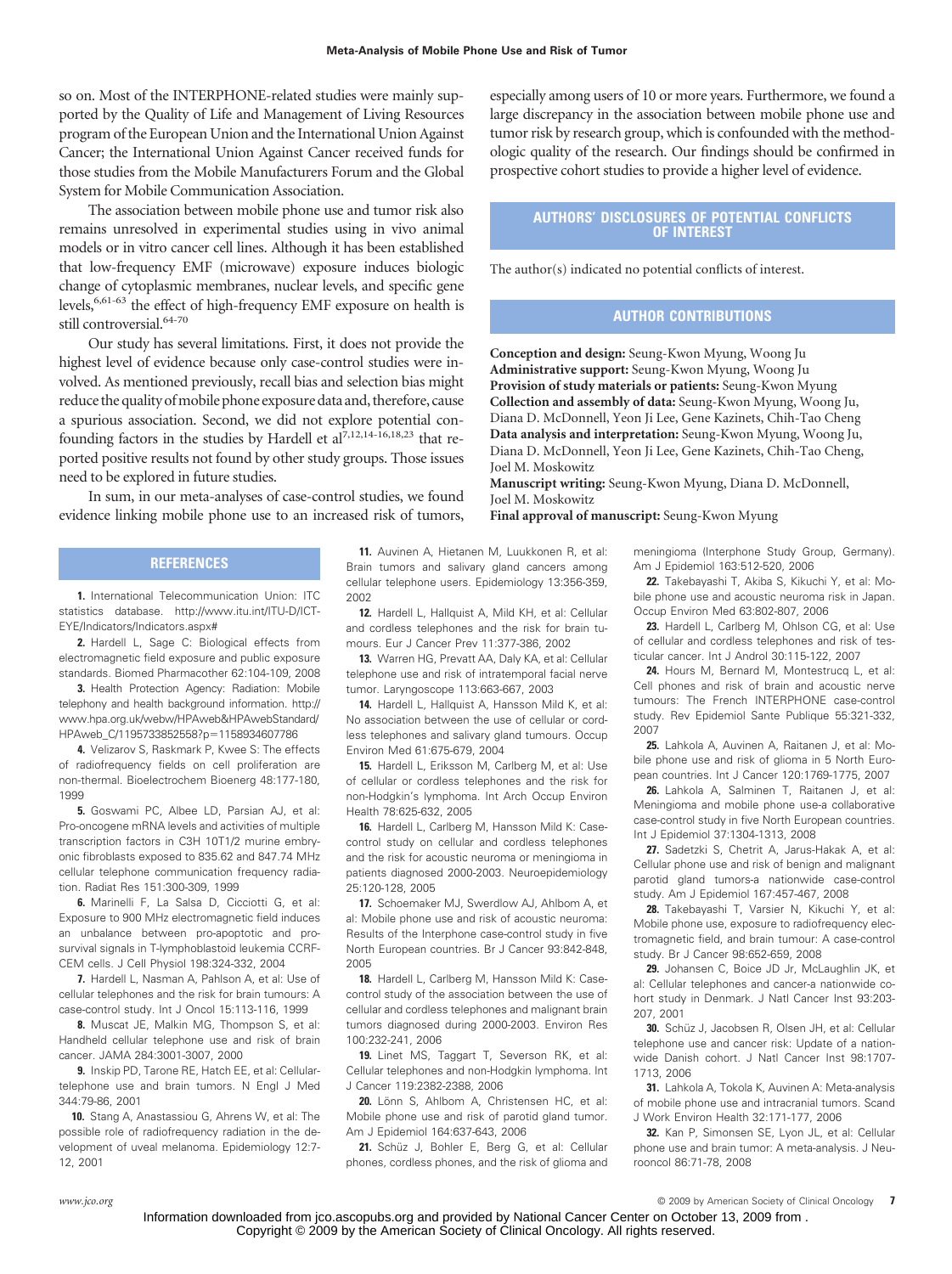**34.** Wells GA, Shea B, O'Connell D, et al: The Newcastle-Ottawa Scale (NOS) for assessing the quality of nonrandomised studies in meta-analyses. http://www.ohri.ca/programs/clinical\_epidemiology/ oxford.htm

**35.** Higgins JP, Thompson SG: Quantifying heterogeneity in a meta-analysis. Stat Med 21:1539- 1558, 2002

**36.** DerSimonian R, Laird N: Meta-analysis in clinical trials. Control Clin Trials 7:177-188, 1986

**37.** Hardell L, Nasman A, Pahlson A, et al: Casecontrol study on radiology work, medical x-ray investigations, and use of cellular telephones as risk factors for brain tumors. MedGenMed 2:E2, 2000

**38.** Hardell L, Hansson Mild K, Pahlson A, et al: Ionizing radiation, cellular telephones and the risk for brain tumours. Eur J Cancer Prev 10:523-529, 2001

**39.** Hardell L, Hansson Mild K, Carlberg M, et al: Case-control study on the use of cellular and cordless phones and the risk for malignant brain tumours. Int J Radiat Biol 78:931-936, 2002

**40.** Hardell L, Hansson Mild K, Carlberg M: Further aspects on cellular and cordless telephones and brain tumours. Int J Oncol 22:399-407, 2003

**41.** Hardell L, Hansson Mild K, Carlberg M, et al: Cellular and cordless telephone use and the association with brain tumors in different age groups. Arch Environ Health 59:132-137, 2004

**42.** Hardell L, Carlberg M, Hansson Mild K: Use of cellular telephones and brain tumour risk in urban and rural areas. Occup Environ Med 62:390-394, 2005

43. Schüz J, Bohler E, Schlehofer B, et al: Radiofrequency electromagnetic fields emitted from base stations of DECT cordless phones and the risk of glioma and meningioma (Interphone Study Group, Germany). Radiat Res 166:116-119, 2006

**44.** Blettner M, Schlehofer B, Samkange-Zeeb F, et al: Medical exposure to ionizing radiation and the risk of brain tumours: Interphone Study Group, Germany. Eur J Cancer 43:1990-1998, 2007

**45.** Muscat JE, Malkin MG, Shore RE, et al: Handheld cellular telephones and risk of acoustic neuroma. Neurology 58:1304-1306, 2002

**46.** Christensen HC, Schuz J, Kosteljanetz M, et al: Cellular telephone use and risk of acoustic neuroma. Am J Epidemiol 159:277-283, 2004

47. Lönn S, Ahlbom A, Hall P, et al: Mobile phone use and the risk of acoustic neuroma. Epidemiology 15:653-659, 2004

**48.** Christensen HC, Schuz J, Kosteljanetz M, et al: Cellular telephones and risk for brain tumors: A population-based, incident case-control study. Neurology 64:1189-1195, 2005

49. Lönn S, Ahlbom A, Hall P, et al: Long-term mobile phone use and brain tumor risk. Am J Epidemiol 161:526-535, 2005

**50.** Hardell L, Carlberg M, Hansson Mild K: Pooled analysis of two case-control studies on use of cellular and cordless telephones and the risk for malignant brain tumours diagnosed in 1997-2003. Int Arch Occup Environ Health 79:630-639, 2006

**51.** Hardell L, Carlberg M, Hansson Mild K: Pooled analysis of two-case control studies on the use of cellular and cordless telephones and the risk of benign brain tumours diagnosed during 1997-2003. Int J Oncol 28:509-518, 2006

**52.** Hepworth SJ, Schoemaker MJ, Muir KR, et al: Mobile phone use and risk of glioma in adults: Case-control study. BMJ 332:883-887, 2006

**53.** Klaeboe L, Blaasaas KG, Tynes T: Use of mobile phones in Norway and risk of intracranial tumours. Eur J Cancer Prev 16:158-164, 2007

**54.** Hansson Mild K, Hardell L, Carlberg M: Pooled analysis of two Swedish case-control studies on the use of mobile and cordless telephones and the risk of brain tumours diagnosed during 1997-2003. Int J Occup Saf Ergon 13:63-71, 2007

**55.** Hardell L, Reizenstein J, Johansson B, et al: Angiosarcoma of the scalp and use of a cordless (portable) telephone. Epidemiology 10:785-786, 1999

**56.** Hardell L: No association between mobile phone usage and development of acoustic neuroma. Evid-Based Healthcare 8:213-215, 2004

**57.** Gale BD, Juran D: Cellular telephones and risk for brain tumors: A population-based, incident casecontrol study. Neurology 66:781, 2006

**58.** Vrijheid M, Deltour I, Krewski D, et al: The effects of recall errors and of selection bias in epidemiologic studies of mobile phone use and cancer risk. J Expo Sci Environ Epidemiol 16:371- 384, 2006

■■■

**59.** Vrijheid M, Cardis E, Armstrong BK, et al: Validation of short term recall of mobile phone use for the Interphone study. Occup Environ Med 63: 237-243, 2006

**60.** Johansen C, Boice JD Jr, McLaughlin J, et al: Mobile phones and malignant melanoma of the eye. Br J Cancer 86:348-349, 2002

**61.** Johansen C, Boice JD Jr, McLaughlin JK, et al: Use of cellular telephones and risk of cancer: A Danish cohort study. Ugeskr Laeger 164:1668-1673, 2002

**62.** Bersani F, Marinelli F, Ognibene A, et al: Intramembrane protein distribution in cell cultures is affected by 50 Hz pulsed magnetic fields. Bioelectromagnetics 18:463-469, 1997

**63.** Jin M, Lin H, Han L, et al: Biological and technical variables in myc expression in HL60 cells exposed to 60 Hz electromagnetic field. Bioelectrochem Bioenerg 44:210-217, 1997

**64.** Goodman R, Blank M: Insights into electromagnetic interaction mechanism. J Cell Physiol 192: 16-22, 2002

**65.** Lai H, Singh NP: Acute low-intensity microwave exposure increase DNA single-strand breaks in rat brain cells. Bioelectromagnetics 16:207-210, 1995

**66.** Lai H, Singh NP: Single-and double-strand DNA breaks in rat brain cells after acute exposure to radiofrequency electromagnetic radiation. Int J Radiat Biol 69:513-521, 1996

**67.** Malyapa RS, Ahern EW, Bi C, et al: DNA damage in rat brain cells after in vivo exposure to 2450 MHz electromagnetic radiation and various methods of euthanasia. Radiat Res 149:637-645, 1998

**68.** Lagroye I, Anane R, Wettring BA, et al: Measurement of DNA damage after acute exposure to pulsed-wave 2450 MHz microwaves in rat brain cells by two alkaline comet assay methods. Int J Radiat Biol 80:11-20, 2004

**69.** Caraglia M, Marra M, Macinelli F, et al: Electromagnetic fields at mobile phone frequency induce apoptosis and inactivation of the multi-chaperone complex in human epidermoid cancer cells. J Cell Physiol 204:539- 548, 2005

**70.** Tillmann T, Ernst H, Ebert S, et al: Carcinogenicity study of GSM and DCS wireless communication signals in B6C3F1 mice. Bioelectromagnetics 173-187, 2007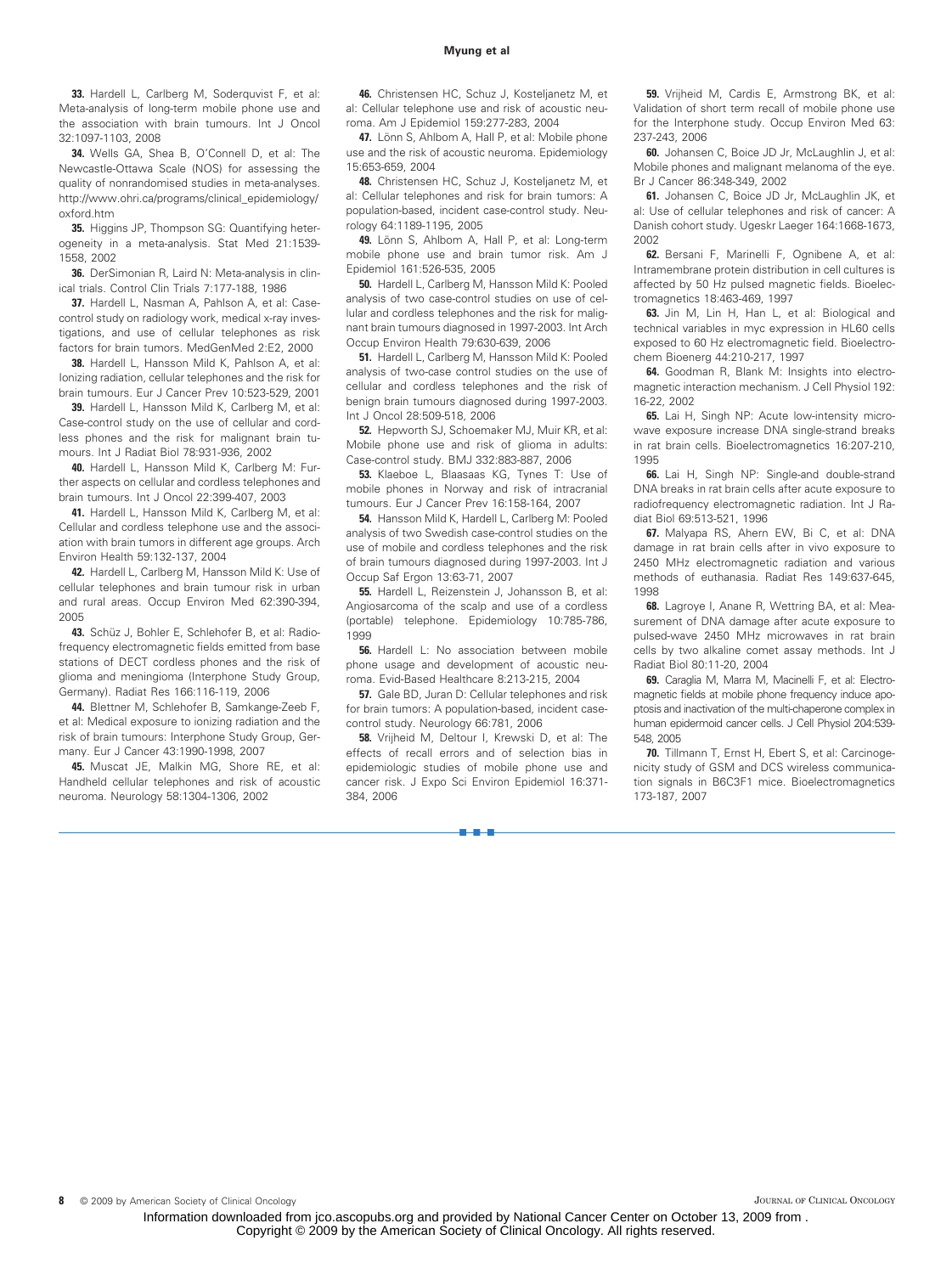# *Appendix*

|                                |                        |                                                                                                                                                          |              |                               |                            | Table A1. Characteristics of Studies Included in the Final Meta-Analysis of Mobile Phone Use and Risk of Tumors |                                                                                            |
|--------------------------------|------------------------|----------------------------------------------------------------------------------------------------------------------------------------------------------|--------------|-------------------------------|----------------------------|-----------------------------------------------------------------------------------------------------------------|--------------------------------------------------------------------------------------------|
| Study                          | Year of<br>Publication | Country and Study<br>Name                                                                                                                                | Study Design | <b>Study Period</b>           | Study<br>Length<br>(years) | Type of Tumor                                                                                                   | Type of Mobile Phone<br>and Exposure                                                       |
| Hardell et al <sup>7</sup>     | 1999                   | Sweden                                                                                                                                                   | <b>PCC</b>   | 1994-1996                     | $\overline{2}$             | Malignant and benign brain<br>tumors (gliomas,<br>meningiomas, and<br>acoustic neuromas)                        | Cellular phone (analog<br>and digital); latency<br>period $> 1$ year v<br>within 1 year    |
| Muscat et al <sup>8</sup>      | 2000                   | <b>United States</b>                                                                                                                                     | <b>HCC</b>   | 1994-1998                     | 4                          | Primary brain cancers<br>(gliomas and other<br>malignant brain tumors)                                          | Handheld cellular<br>phone; regular past<br>or current use v<br>never use                  |
| Inskip et al <sup>9</sup>      | 2001                   | <b>United States</b>                                                                                                                                     | <b>HCC</b>   | 1994-1998                     | $\overline{4}$             | Malignant and benign brain<br>tumors (gliomas,<br>meningiomas, and<br>acoustic neuromas)                        | Handheld cellular<br>phone; cumulative<br>use of $> 100$ hours<br>v never or rarely<br>use |
| Stang et al <sup>10</sup>      | 2001                   | Germany                                                                                                                                                  | HCC and PCC  | 1995-1998                     | 3                          | Uveal melanomas                                                                                                 | Mobile phone;<br>possible/probable/<br>certain ever<br>exposure v never<br>exposure        |
| Auvinen et al <sup>11</sup>    | 2002                   | Finland                                                                                                                                                  | <b>PCC</b>   | 1996                          |                            | Malignant and benign brain<br>tumors (gliomas and<br>meningiomas) and<br>salivary gland cancers                 | Cellular phone (analog<br>and digital); ever<br>use v never use                            |
| Hardell et al <sup>12</sup>    | 2002                   | Sweden                                                                                                                                                   | PCC          | 1997-2000                     | 3                          | Malignant and benign brain<br>tumors (gliomas,<br>meningiomas, pituitary<br>tumors, and acoustic<br>neuromas)   | Cellular or cordless<br>phone (analog and<br>digital); use v no<br>use                     |
| Warren et al <sup>13</sup>     | 2003                   | <b>United States</b>                                                                                                                                     | <b>HCC</b>   | 1995-2000                     | 5                          | Intratemporal facial nerve<br>tumors                                                                            | Handheld cellular<br>phone; use v no<br>use                                                |
| Hardell et al <sup>14</sup>    | 2004                   | Sweden                                                                                                                                                   | <b>PCC</b>   | 1994-2000                     | 6                          | Malignant and benign<br>salivary gland tumors                                                                   | Cellular or cordless<br>phone; use v no<br>use                                             |
| Hardell et al <sup>15</sup>    | 2005                   | Sweden                                                                                                                                                   | <b>PCC</b>   | 1999-2002                     | 3                          | Non-Hodgkin's lymphomas                                                                                         | Cellular or cordless<br>phone (analog and<br>digital); use v no<br>use                     |
| Hardell et al <sup>16</sup>    | 2005                   | Sweden                                                                                                                                                   | <b>PCC</b>   | 2000-2003                     | 3                          | Benign brain tumors<br>(meningiomas, acoustic<br>neuromas, and other<br>benign brain tumors)                    | Cellular or cordless<br>telephone (analog<br>and digital); use $v$<br>no use               |
| Schoemaker et al <sup>17</sup> | 2005                   | Five North European<br>countries: Denmark.<br>Finland, Norway,<br>Stockholm, and<br>United Kingdom;<br>followed a protocol<br>of the INTERPHONE<br>Study | <b>PCC</b>   | 1999-2004                     | 5                          | Benign brain tumors<br>(acoustic neuromas)                                                                      | Mobile phone (analog<br>and digital); regular<br>use v never or<br>nonregular use          |
| Hardell et al <sup>18</sup>    | 2006                   | Sweden                                                                                                                                                   | <b>PCC</b>   | 2000-2003                     | 3                          | Malignant brain tumors<br>(gliomas and other<br>malignant tumors)                                               | Cellular or cordless<br>phone (analog and<br>digital; use v no<br>use                      |
| Linet et al <sup>19</sup>      | 2006                   | <b>United States</b>                                                                                                                                     | <b>PCC</b>   | 1998-2000                     | 2                          | Non-Hodgkin's lymphomas                                                                                         | Cellular phone;<br>lifetime ever use v<br>never use                                        |
|                                |                        |                                                                                                                                                          |              | (continued on following page) |                            |                                                                                                                 |                                                                                            |

**a** 2009 by American Society of Clinical Oncology **9** 2009 by American Society of Clinical Oncology **9** 

Information downloaded from jco.ascopubs.org and provided by National Cancer Center on October 13, 2009 from .<br>Copyright © 2009 by the American Society of Clinical Oncology. All rights reserved.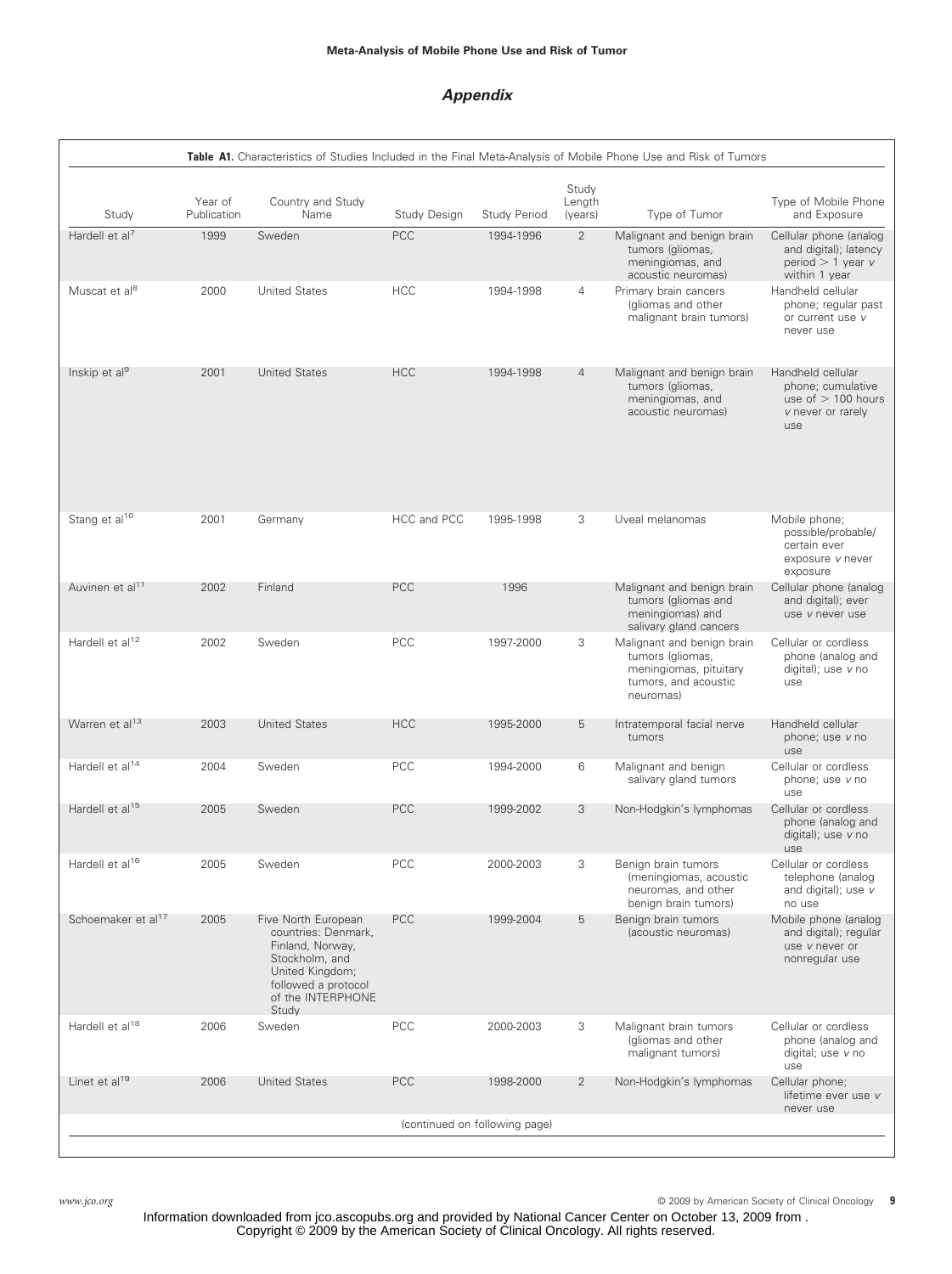# **Myung et al**

|                                   |                                                                                                                   |                                                                                                                                              | Table A1. Characteristics of Studies Included in the Final Meta-Analysis of Mobile Phone Use and Risk of Tumors (continued)                                                                                                     |                                                      |                                                        |                                            |                                                           |
|-----------------------------------|-------------------------------------------------------------------------------------------------------------------|----------------------------------------------------------------------------------------------------------------------------------------------|---------------------------------------------------------------------------------------------------------------------------------------------------------------------------------------------------------------------------------|------------------------------------------------------|--------------------------------------------------------|--------------------------------------------|-----------------------------------------------------------|
|                                   |                                                                                                                   |                                                                                                                                              |                                                                                                                                                                                                                                 |                                                      | Exposed                                                |                                            | Unexposed                                                 |
| Study                             | OR                                                                                                                | 95% CI                                                                                                                                       | Adjustment                                                                                                                                                                                                                      | No. of Patient<br>Cases                              | No. of Controls                                        | No. of Patient<br>Cases                    | No. of Controls                                           |
| Hardell et al <sup>7</sup>        | 0.98                                                                                                              | 0.69 to 1.41                                                                                                                                 | Age, sex, and study<br>region (matched)                                                                                                                                                                                         | 78                                                   | 161                                                    | 131                                        | 264                                                       |
| Muscat et al <sup>8</sup>         | $0.85*$                                                                                                           | 0.6 to 1.2                                                                                                                                   | Age, years of<br>education, sex, race,<br>study center, proxy<br>subject, and month<br>and year of<br>interview                                                                                                                 | 66                                                   | 76                                                     | 403                                        | 346                                                       |
| Inskip et al <sup>9</sup>         | $0.9*$                                                                                                            | 0.7 to 1.1                                                                                                                                   | Date of interview, type<br>of respondent,<br>educational level,<br>annual household<br>income, type of<br>health coverage,<br>marital status,<br>religion, history of<br>radiotherapy to the<br>head or neck, and<br>handedness | 52                                                   | 54                                                     | 637                                        | 625                                                       |
| Stang et al <sup>10</sup>         | 2.8                                                                                                               | 1.0 to 7.9                                                                                                                                   | Social class with 9<br>years at school or<br>less                                                                                                                                                                               | $\overline{7}$                                       | 25                                                     | 111                                        | 450                                                       |
| Auvinen<br>et al <sup>11</sup>    | Brain tumors: 1.3;<br>salivary gland<br>cancers: 1.3                                                              | Brain tumors: 0.9 to 1.8;<br>salivary gland<br>cancers: 0.4 to 4.7                                                                           | Place of residence,<br>occupation, and<br>socioeconomic<br>status                                                                                                                                                               | Brain tumors:<br>56; salivary<br>gland<br>cancers: 4 | Brain tumors:<br>223; salivary<br>gland<br>cancers: 18 | Brain tumors:<br>342:<br>salivary<br>gland | Brain tumors:<br>1,763; salivary<br>gland cancers:<br>152 |
| Hardell<br>et al <sup>12</sup>    | Analog cellular phone:<br>1.3*; digital cellular<br>phone: 1.0*;<br>cordless phone:<br>1.0*; combined OR:<br>1.15 | Analog cellular phone:<br>1.04 to 1.6; digital<br>cellular phone: 0.8 to<br>1.2; cordless phone:<br>0.8 to 1.2; combined<br>OR: 0.99 to 1.33 | Use of different types<br>of phones                                                                                                                                                                                             | 650                                                  | 618                                                    | cancers: 30<br>779                         | 852                                                       |
| Warren<br>et al <sup>13</sup>     | 0.6                                                                                                               | 0.2 to 1.9                                                                                                                                   | Age, sex, and race<br>(matched)                                                                                                                                                                                                 | 5                                                    | 53                                                     | 13                                         | 88                                                        |
| Hardell<br>et al <sup>14</sup>    | $1.02*$                                                                                                           | 0.75 to 1.38                                                                                                                                 | Age and sex                                                                                                                                                                                                                     | 91                                                   | 352                                                    | 176                                        | 701                                                       |
| Hardell<br>et al <sup>15</sup>    | $1.06*$                                                                                                           | 0.87 to 1.31                                                                                                                                 | Age, sex, and year of<br>diagnosis (patient<br>cases) or enrollment<br>(controls)                                                                                                                                               | 607                                                  | 695                                                    | 303                                        | 321                                                       |
| Hardell<br>et al <sup>16</sup>    | $1.4*$                                                                                                            | 1.03 to 1.9                                                                                                                                  | Age, sex,<br>socioeconomic<br>index, and year of<br>diagnosis                                                                                                                                                                   | 290                                                  | 459                                                    | 123                                        | 233                                                       |
| Schoemaker<br>et al <sup>17</sup> | $0.9*$                                                                                                            | 0.7 to 1.1                                                                                                                                   | Highest educational<br>level and<br>combination of<br>interview year and<br>interview lag time                                                                                                                                  | 360                                                  | 1,934                                                  | 316                                        | 1,612                                                     |
| Hardell<br>$\rm et~al^{18}$       | $1.9*$                                                                                                            | 1.3 to 2.7                                                                                                                                   | Age, sex,<br>socioeconomic<br>index, and the year<br>of diagnosis                                                                                                                                                               | 254                                                  | 459                                                    | 63                                         | 233                                                       |
| Linet et al <sup>19</sup>         | $1.0*$                                                                                                            | 0.7 to 1.3                                                                                                                                   | Age, race, education,<br>and geographic site                                                                                                                                                                                    | 317                                                  | 247                                                    | 234                                        | 215                                                       |
|                                   |                                                                                                                   |                                                                                                                                              | (continued on following page)                                                                                                                                                                                                   |                                                      |                                                        |                                            |                                                           |

**10** © 2009 by American Society of Clinical Oncology **JOURNAL OF CLINICAL ONCOLOGY** JOURNAL OF CLINICAL ONCOLOGY

Information downloaded from jco.ascopubs.org and provided by National Cancer Center on October 13, 2009 from .<br>Copyright © 2009 by the American Society of Clinical Oncology. All rights reserved.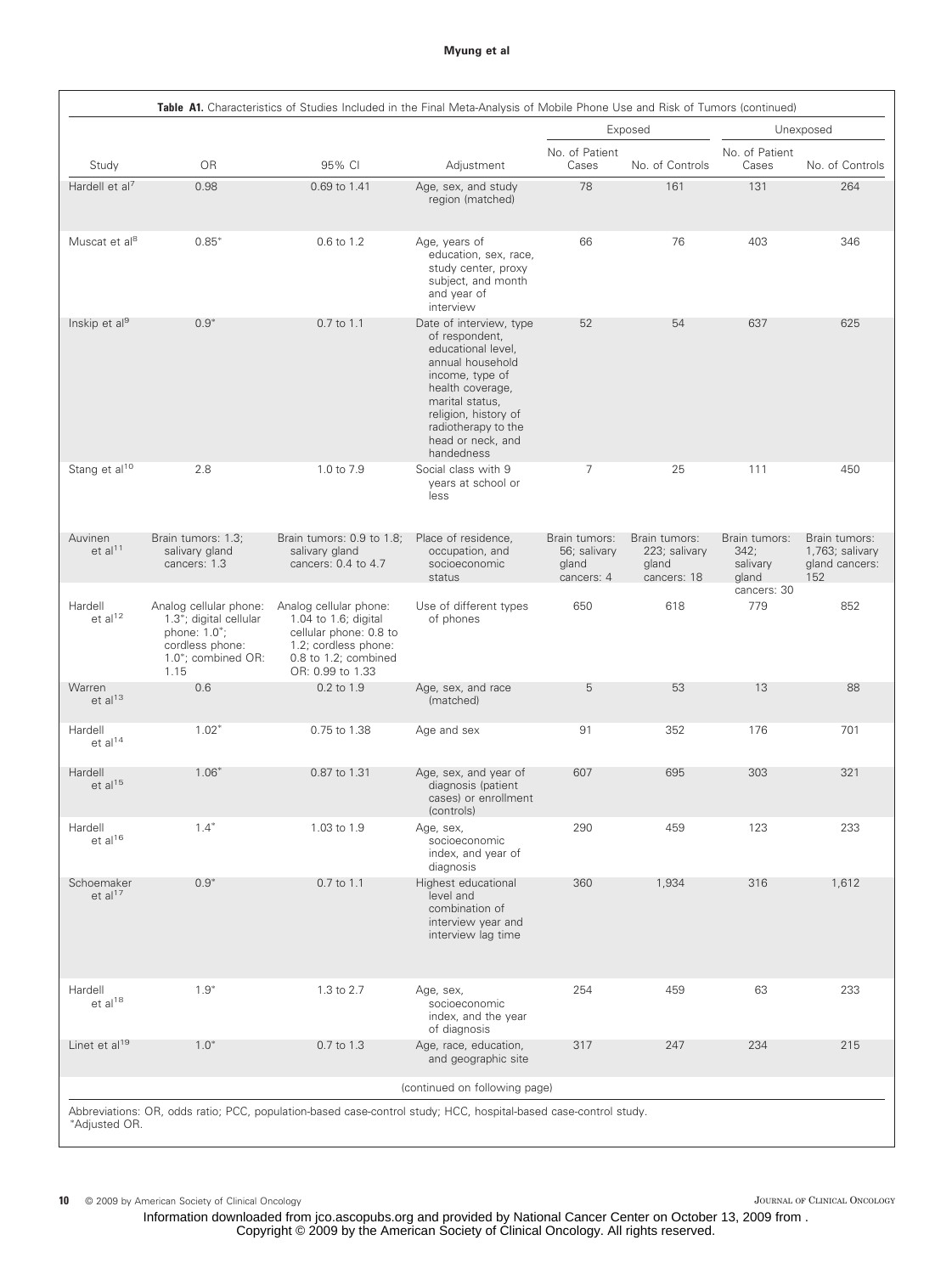| Study                           | Year of<br>Publication | Country and Study<br>Name                                                                                                                              | Study Design | <b>Study Period</b>           | Study<br>Length<br>(years) | Type of Tumor                                                                            | Type of Mobile Phone<br>and Exposure                                              |
|---------------------------------|------------------------|--------------------------------------------------------------------------------------------------------------------------------------------------------|--------------|-------------------------------|----------------------------|------------------------------------------------------------------------------------------|-----------------------------------------------------------------------------------|
| Lönn et al <sup>20</sup>        | 2006                   | Denmark and Sweden;<br>part of the<br><b>INTERPHONE Study</b>                                                                                          | PCC          | 2000-2002                     | 2                          | Malignant and benign<br>parotid gland tumors                                             | Mobile phone; regular<br>use v never or<br>rarely use                             |
| Schüz et al <sup>21</sup>       | 2006                   | Germany; part of the<br><b>INTERPHONE Study</b>                                                                                                        | <b>PCC</b>   | 2000-2003                     | 3                          | Malignant and benign brain<br>tumors (glioma and<br>meningioma)                          | Cellular phone; ever<br>regular use v never<br>use                                |
| Takebayashi et al <sup>22</sup> | 2006                   | Japan; followed a<br>protocol of the<br><b>INTERPHONE Study</b>                                                                                        | <b>PCC</b>   | 2000-2004                     | 4                          | Benign brain tumors<br>(acoustic neuromas)                                               | Mobile phone (analog<br>and digital); regular<br>use v no use                     |
| Hardell et al <sup>23</sup>     | 2007                   | Sweden                                                                                                                                                 | <b>PCC</b>   | 1993-1997                     | $\overline{4}$             | Testicular cancers<br>(seminomas and<br>nonseminomas)                                    | Cellular or cordless<br>phone; use v not<br>use                                   |
| Hours et $al24$                 | 2007                   | France; part of the<br><b>INTERPHONE Study</b>                                                                                                         | <b>PCC</b>   | 2001-2003                     | $\overline{2}$             | Malignant and benign brain<br>tumors (gliomas,<br>meningiomas, and<br>acoustic neuromas) | Mobile phone; regular<br>use v no or<br>nonregular use                            |
| Lahkola et al <sup>25</sup>     | 2007                   | 5 North European<br>countries: Denmark,<br>Finland, Norway,<br>Sweden, and United<br>Kingdom; followed a<br>protocol of the<br><b>INTERPHONE Study</b> | <b>PCC</b>   | 2000-2004                     | $\overline{4}$             | Malignant brain tumors<br>(gliomas)                                                      | Mobile phone (analog<br>and digital); regular<br>use v never or<br>nonregular use |
| Lahkola et al <sup>26</sup>     | 2008                   | 5 North European<br>countries: Denmark.<br>Finland, Norway,<br>Sweden, and United<br>Kingdom; followed a<br>protocol of the<br><b>INTERPHONE Study</b> | PCC          | 2000-2004                     | $\overline{4}$             | Benign brain tumors<br>(meningiomas)                                                     | Mobile phone (analog<br>and digital); regular<br>use v never or<br>nonregular use |
| Sadetzki et al <sup>27</sup>    | 2008                   | Israel; followed a<br>protocol of the<br><b>INTERPHONE Study</b>                                                                                       | <b>PCC</b>   | 2001-2003                     | 2                          | Malignant and benign<br>parotid gland tumors                                             | Cellular phone;<br>reqular use v<br>nonregular use<br>$(< 1$ year)                |
| Takebayashi et al <sup>28</sup> | 2008                   | Japan; followed a<br>protocol of the<br><b>INTERPHONE Study</b>                                                                                        | PCC          | 2000-2004                     | 4                          | Malignant and benign brain<br>tumors                                                     | Mobile phone (analog<br>and digital; regular<br>use v no use                      |
|                                 |                        |                                                                                                                                                        |              | (continued on following page) |                            |                                                                                          |                                                                                   |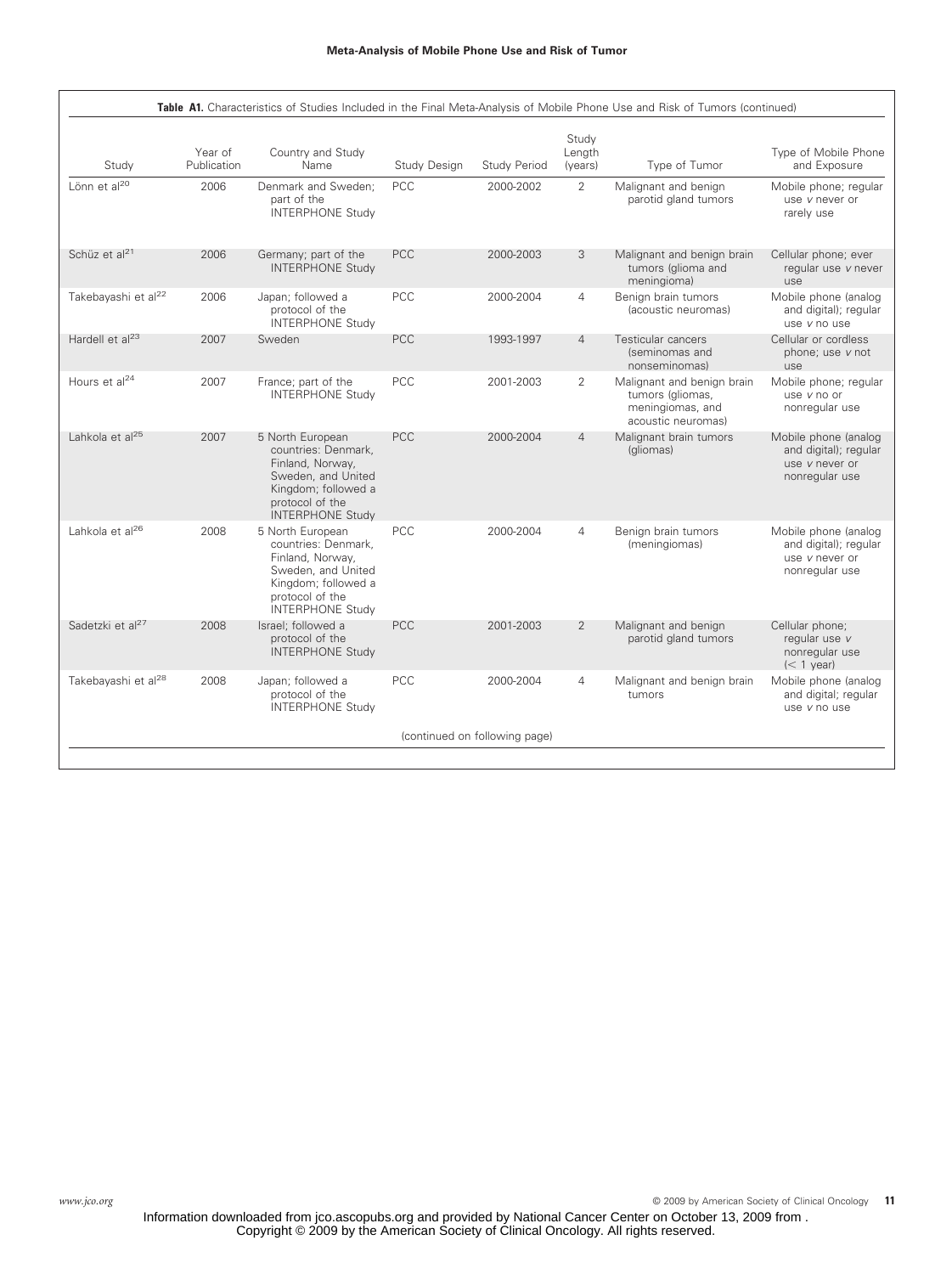# **Myung et al**

|                                    |                                                                                            |              |                                                                | Exposed                 | Unexposed       |                         |                 |
|------------------------------------|--------------------------------------------------------------------------------------------|--------------|----------------------------------------------------------------|-------------------------|-----------------|-------------------------|-----------------|
| Study                              | <b>OR</b>                                                                                  | 95% CI       | Adjustment                                                     | No. of Patient<br>Cases | No. of Controls | No. of Patient<br>Cases | No. of Controls |
| Lönn et al <sup>20</sup>           | 0.80* (combined ORs<br>of malignant<br>parotid gland and<br>benign pleomorphic<br>adenoid) | 0.54 to 1.20 | Age, sex, geographic<br>region, and<br>education               | 102                     | 603             | 70                      | 399             |
| Schüz et al <sup>21</sup>          | 0.91* (combined ORs)<br>of glioma and<br>meningioma)                                       | 0.75 to 1.1  | Age, socioeconomic<br>status, and living in<br>a city          | 242                     | 517             | 505                     | 977             |
| Takebayashi<br>et al <sup>22</sup> | $0.73*$                                                                                    | 0.43 to 1.23 | Education and marital<br>status                                | 51                      | 192             | 46                      | 138             |
| Hardell<br>et al <sup>23</sup>     | $1.0*$                                                                                     | 0.8 to 1.2   | Age, year of diagnosis,<br>and cryptorchidism                  | 372                     | 358             | 516                     | 512             |
| Hours et al <sup>24</sup>          | $0.93*$                                                                                    | 0.69 to 1.27 | Socioeconomic status,<br>smoking status, and<br>marital status | 188                     | 257             | 162                     | 198             |
| Lahkola<br>et al <sup>25</sup>     | $0.78*$                                                                                    | 0.68 to 0.91 | Education and family<br>history of glioma                      | 867                     | 1,853           | 629                     | 1,281           |
| Lahkola<br>et al $^{26}$           | 0.76                                                                                       | 0.65 to 0.89 | Sex, 5-year age group,<br>region, and county<br>(matched)      | 573                     | 1,696           | 631                     | 1,249           |
| Sadetzki<br>et al <sup>27</sup>    | $0.87*$                                                                                    | 0.68 to 1.13 | Cigarette smoking                                              | 285                     | 691             | 175                     | 575             |
| Takebayashi<br>$et al^{28}$        | 0.87* (combined ORs<br>of glioma,<br>meningioma, and<br>pituitary)                         | 0.63 to 1.22 | Education and marital<br>status                                | 173                     | 329             | 139                     | 224             |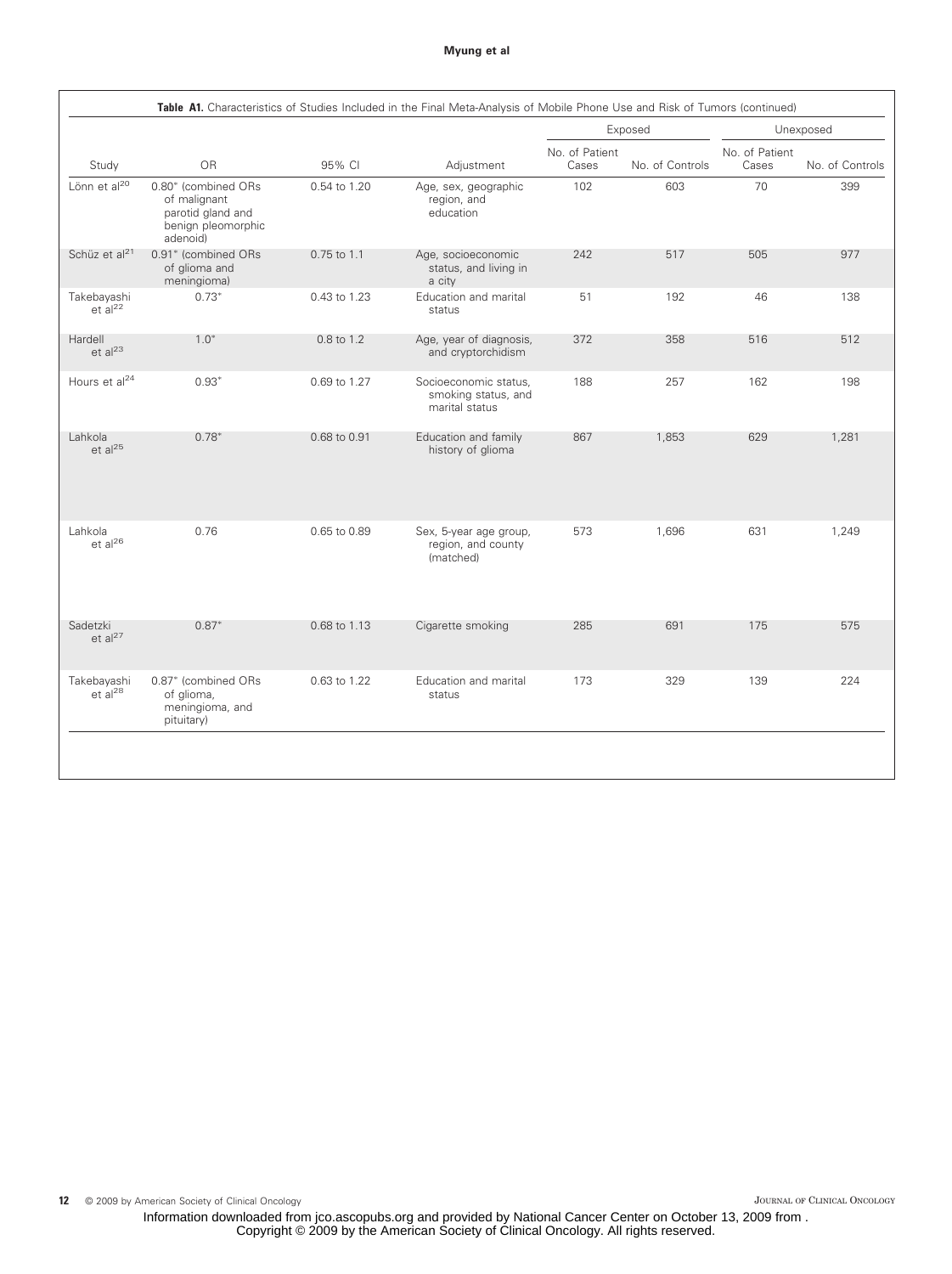#### **Meta-Analysis of Mobile Phone Use and Risk of Tumor**

| Table A2. Mobile Phone Use of 10 Years or Longer (v never or rarely use) and the Risk of Tumors in Subgroup Meta-Analyses |                |            |              |                          |                |
|---------------------------------------------------------------------------------------------------------------------------|----------------|------------|--------------|--------------------------|----------------|
| Factor                                                                                                                    | No. of Studies | Summary OR | 95% CI of OR | Heterogeneity, $1^2$ (%) | Model Used     |
| $All^*$                                                                                                                   | 13             | 1.18       | 1.04 to 1.34 | 33.1                     | Fixed effects  |
| Research group                                                                                                            |                |            |              |                          |                |
| Hardell et al*                                                                                                            | $\overline{7}$ | 1.35       | 1.14 to 1.59 | 35.1                     | Fixed effects  |
| <b>INTERPHONE</b>                                                                                                         | 6              | 0.99       | 0.82 to 1.21 | $\mathbf 0$              | Fixed effects  |
| Methodologic quality                                                                                                      |                |            |              |                          |                |
| High (low bias: $\geq$ 7 points)*                                                                                         | 8              | 1.32       | 1.12 to 1.54 | 29.1                     | Fixed effects  |
| Hardell et al*                                                                                                            | $\overline{7}$ | 1.35       | 1.14 to 1.59 | 35.1                     | Fixed effects  |
| <b>INTERPHONE</b>                                                                                                         | 1              | 1.10       | 0.70 to 1.80 | <b>NA</b>                | <b>NA</b>      |
| Low (high bias: $<$ 7 points, all INTERPHONE)                                                                             | 5              | 0.97       | 0.79 to 1.21 | $\mathbf{0}$             | Fixed effects  |
| Type of tumor                                                                                                             |                |            |              |                          |                |
| Brain tumor*                                                                                                              | 8              | 1.24       | 1.00 to 1.55 | 50.8                     | Random effects |
| Hardell et al*                                                                                                            | 4              | 1.54       | 1.26 to 1.89 | $\Omega$                 | Fixed effects  |
| <b>INTERPHONE</b>                                                                                                         | 4              | 1.00       | 0.81 to 1.22 | 10.9                     | Fixed effects  |
| Other tumorst                                                                                                             | 5              | 1.00       | 0.76 to 1.30 | 0                        | Fixed effects  |
| Hardell et al                                                                                                             | 3              | 1.00       | 0.74 to 1.35 | $\mathbf 0$              | Fixed effects  |
| <b>INTERPHONE</b>                                                                                                         | $\overline{2}$ | 0.97       | 0.54 to 1.77 | $\mathbf 0$              | Fixed effects  |
| Malignancy of tumor                                                                                                       |                |            |              |                          |                |
| Malignant                                                                                                                 | $\overline{7}$ | 1.15       | 0.78 to 1.71 | 58.8                     | Random effects |
| Hardell et al                                                                                                             | $\overline{4}$ | 1.42       | 0.94 to 2.14 | 54.5                     | Random effects |
| <b>INTERPHONE</b>                                                                                                         | 3              | 0.74       | 0.50 to 1.11 | $\Omega$                 | Fixed effects  |
| Benign*                                                                                                                   | 8              | 1.33       | 1.11 to 1.58 | 39.3                     | Fixed effects  |
| Hardell et al*                                                                                                            | 3              | 1.66       | 1.32 to 2.09 | 1.9                      | Fixed effects  |
| <b>INTERPHONE</b>                                                                                                         | 5              | 0.98       | 0.75 to 1.28 | $\Omega$                 | Fixed effects  |
| Type of mobile phone                                                                                                      |                |            |              |                          |                |
| Analog*                                                                                                                   | 10             | 1.34       | 1.07 to 1.66 | 29.8                     | Fixed effects  |
| Hardell et al*                                                                                                            | $\overline{7}$ | 1.52       | 1.19 to 1.95 | $\mathbf 0$              | Fixed effects  |
| <b>INTERPHONE</b>                                                                                                         | 3              | 0.82       | 0.51 to 1.32 | $\mathbf 0$              | Fixed effects  |
| Digital (all Hardell et al)*                                                                                              | 3              | 1.68       | 1.01 to 2.81 | $\mathbf{0}$             | Fixed effects  |
| Laterality of tumor (all INTERPHONE)+                                                                                     |                |            |              |                          |                |
| lpsilateral*                                                                                                              | 5              | 1.32       | 1.02 to 1.70 | $\mathbf{0}$             | Fixed effects  |
| Contralateral                                                                                                             | $\overline{4}$ | 0.89       | 0.68 to 1.15 | $\overline{0}$           | Fixed effects  |

NOTE. All included studies were population-based case-control studies.

Abbreviations: OR, odds ratio; NA, not applicable. Statistically significant positive association.

†Salivary gland tumor, non-Hodgkin's lymphoma, and testicular tumor.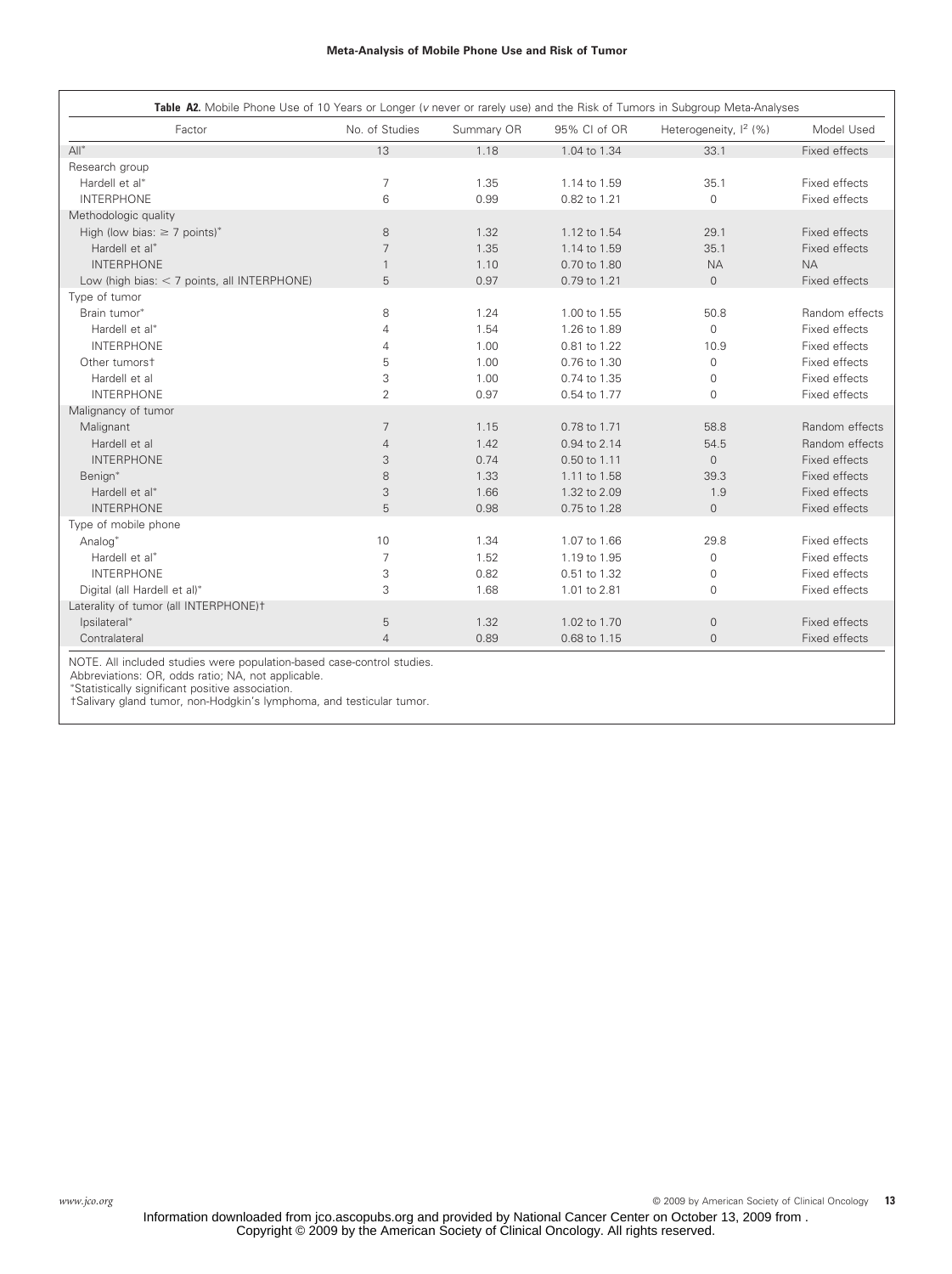| Factor                                           | No. of Studies | Summary OR | 95% CI of OR | Heterogeneity, $\vert^2$ (%) | Model Used           |
|--------------------------------------------------|----------------|------------|--------------|------------------------------|----------------------|
| All brain tumors                                 | 15             | 0.97       | 0.86 to 1.10 | 70.3                         | Random effects       |
| Type of brain tumor                              |                |            |              |                              |                      |
| Gliomas                                          | 10             | 1.09       | 0.89 to 1.34 | 67.9                         | Random effects       |
| Hardell et al                                    | 3              | 1.37       | 0.88 to 2.12 | 68.5                         | Random effects       |
| INTERPHONE*                                      | $\overline{4}$ | 0.84       | 0.75 to 0.96 | 33.9                         | Fixed effects        |
| Other groups                                     | 3              | 1.06       | 0.76 to 1.48 | 51.3                         | Random effects       |
| Meningiomas*                                     | 9              | 0.83       | 0.75 to 0.92 | 11.9                         | Fixed effects        |
| INTERPHONE*                                      | $\overline{4}$ | 0.77       | 0.68 to 0.88 | $\mathbf{0}$                 | Fixed effects        |
| Other groups                                     | 5              | 0.95       | 0.80 to 1.13 | 18.0                         | Fixed effects        |
| Acoustic neuromas                                | 6              | 0.94       | 0.79 to 1.11 | 5.4                          | Fixed effects        |
| Hardell et al                                    | $\overline{2}$ | 1.38       | 0.92 to 2.08 | $\mathbf 0$                  | Fixed effects        |
| <b>INTERPHONE</b>                                | 3              | 0.88       | 0.72 to 1.07 | $\overline{0}$               | <b>Fixed Effecst</b> |
| Other groups                                     | $\mathbf{1}$   | 0.80       | 0.50 to 1.40 | <b>NA</b>                    | <b>NA</b>            |
| Malignancy of brain tumor                        |                |            |              |                              |                      |
| Malignant                                        | $\overline{7}$ | 0.99       | 0.79 to 1.23 | 74.1                         | Random effects       |
| Hardell et al                                    | 3              | 1.26       | 0.88 to 1.81 | 74.9                         | Random effects       |
| INTERPHONE*                                      | $\overline{2}$ | 0.77       | 0.65 to 0.91 | $\mathsf{O}\xspace$          | Fixed effects        |
| Other groups                                     | $\overline{2}$ | 0.87       | 0.67 to 1.14 | $\overline{0}$               | Fixed effects        |
| Benign <sup>*</sup>                              | 12             | 0.87       | 0.80 to 0.95 | 31.0                         | <b>Fixed effects</b> |
| Hardell et al                                    | 3              | 1.16       | 0.96 to 1.40 | 17.5                         | Fixed effects        |
| INTERPHONE*                                      | $\,6\,$        | 0.80       | 0.72 to 0.89 | $\mathbf 0$                  | Fixed effects        |
| Other groups                                     | 3              | 0.82       | 0.61 to 1.11 | $\overline{0}$               | Fixed effects        |
| Type of mobile phone                             |                |            |              |                              |                      |
| Analog                                           | 8              | 1.02       | 0.83 to 1.24 | 62.2                         | Random effects       |
| Digital                                          | 10             | 0.92       | 0.79 to 1.07 | 62.5                         | Random effects       |
| Laterality of brain tumor                        |                |            |              |                              |                      |
| Ipsilateral                                      | 10             | 1.23       | 0.97 to 1.58 | 88.2                         | Random effects       |
| Contralateral                                    | 8              | 0.92       | 0.74 to 1.15 | 82.0                         | Random effects       |
| Research group                                   |                |            |              |                              |                      |
| Hardell et alt                                   | $\overline{4}$ | 1.29       | 1.02 to 1.64 | 64.6                         | Random effects       |
| INTERPHONE*                                      | $\overline{7}$ | 0.82       | 0.76 to 0.89 | $\mathsf{O}\xspace$          | Fixed effects        |
| Other groups                                     | $\overline{4}$ | 0.96       | 0.81 to 1.13 | 31.7                         | Fixed effects        |
| Methodologic quality                             |                |            |              |                              |                      |
| High (low bias: $\geq$ 7 points)                 | 5              | 1.19       | 0.96 to 1.49 | 71.7                         | Random effects       |
| Hardell et alt                                   | $\overline{4}$ | 1.29       | 1.02 to 1.64 | 64.6                         | Random effects       |
| <b>INTERPHONE</b>                                | $\mathbf{1}$   | 0.90       | 0.70 to 1.10 | <b>NA</b>                    | <b>NA</b>            |
| Low (high bias: $<$ 7 points)*                   | 10             | 0.84       | 0.78 to 0.91 | 16.2                         | <b>Fixed effects</b> |
| INTERPHONE*                                      | $6\,$          | 0.81       | 0.75 to 0.89 | $\mathbf 0$                  | <b>Fixed effects</b> |
| Other groups                                     | $\overline{4}$ | 0.96       | 0.81 to 1.13 | 31.7                         | Fixed effects        |
| Interview blinded to patient case/control status |                |            |              |                              |                      |
| Blinded (all Hardell et al)+                     | $\overline{4}$ | 1.29       | 1.02 to 1.64 | 64.6                         | Random effects       |
| Not blinded or no description*                   | 11             | 0.85       | 0.79 to 0.91 | 9.5                          | Fixed effects        |
| INTERPHONE*                                      | $\overline{7}$ | 0.82       | 0.76 to 0.89 | $\mathbf{0}$                 | Fixed effects        |
| Other groups                                     | $\overline{4}$ | 0.96       | 0.81 to 1.13 | 31.7                         | Fixed effects        |

†Statistically significant positive association.

Information downloaded from jco.ascopubs.org and provided by National Cancer Center on October 13, 2009 from .<br>Copyright © 2009 by the American Society of Clinical Oncology. All rights reserved.

#### **Myung et al**